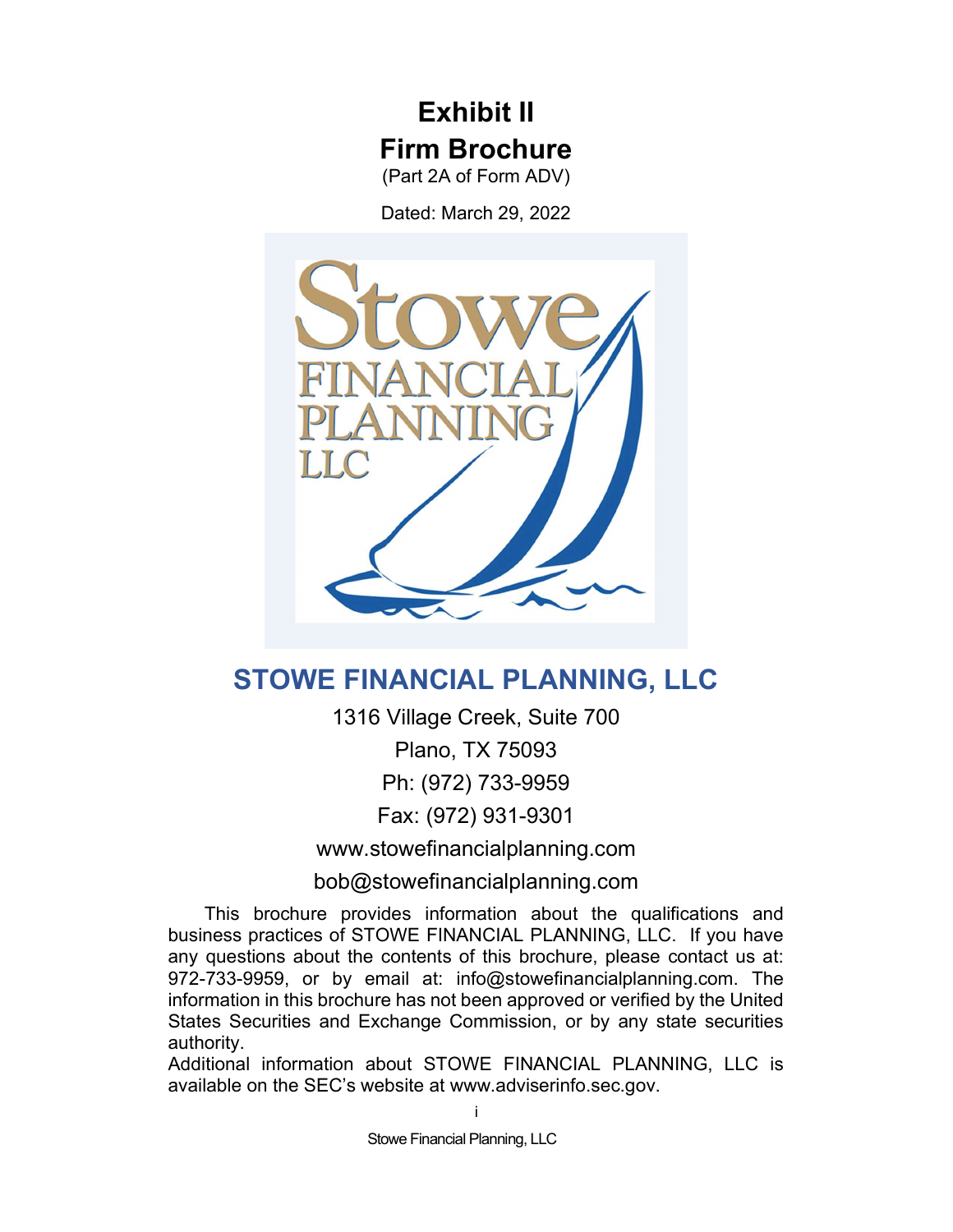# Material Changes

# Annual Update

The Material Changes section of this brochure will be updated annually when material changes occur since the previous release of the Firm Brochure.

## Material Changes since the Last Update

Our last annual update was on March 29, 2021, and we have no material changes to report.

# Full Brochure Available

Whenever you would like to receive a complete copy of our Firm Brochure, please contact us by telephone at: 972-733-9959 or by email at: info@stowefinancialplanning.com.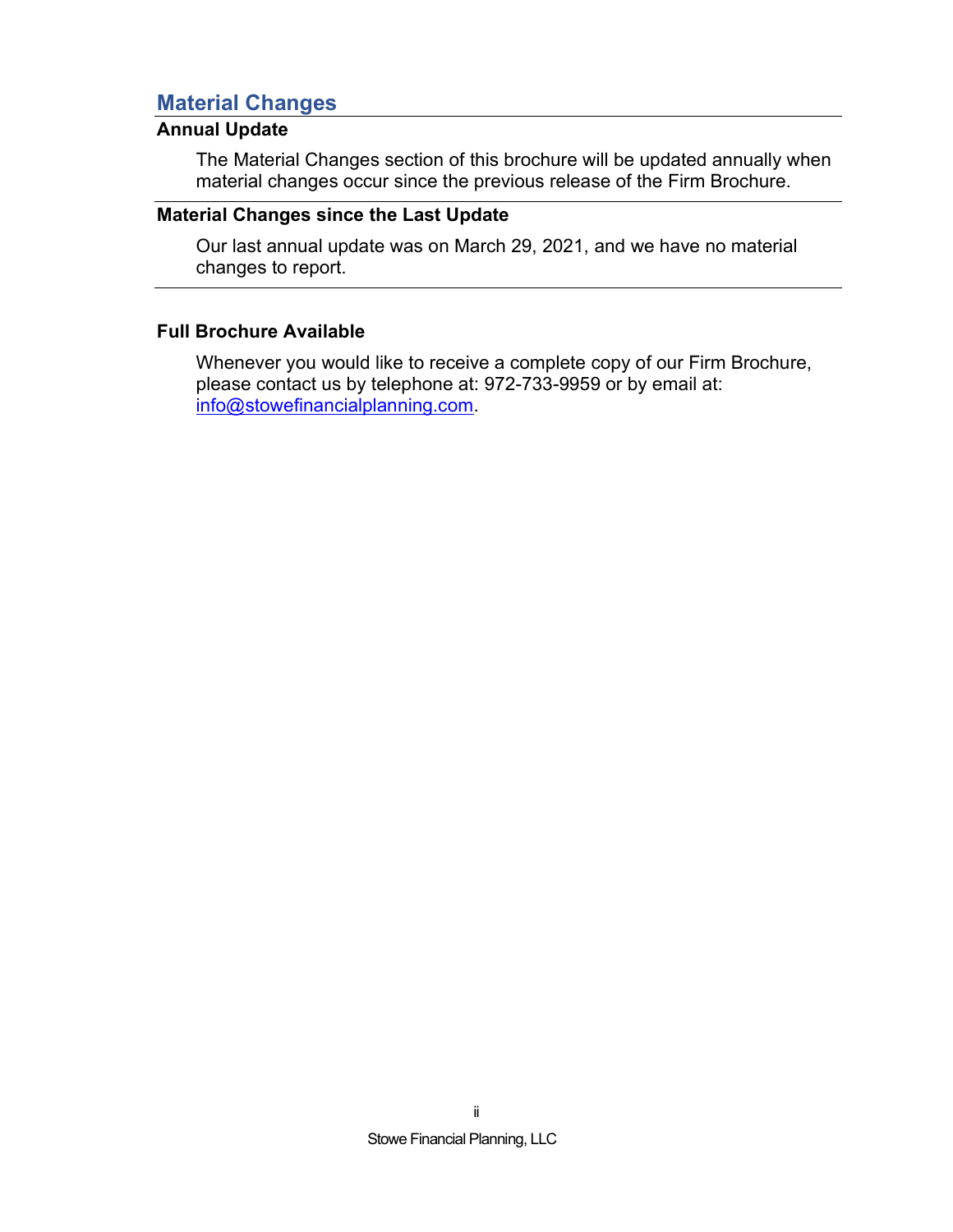# **Table of Contents**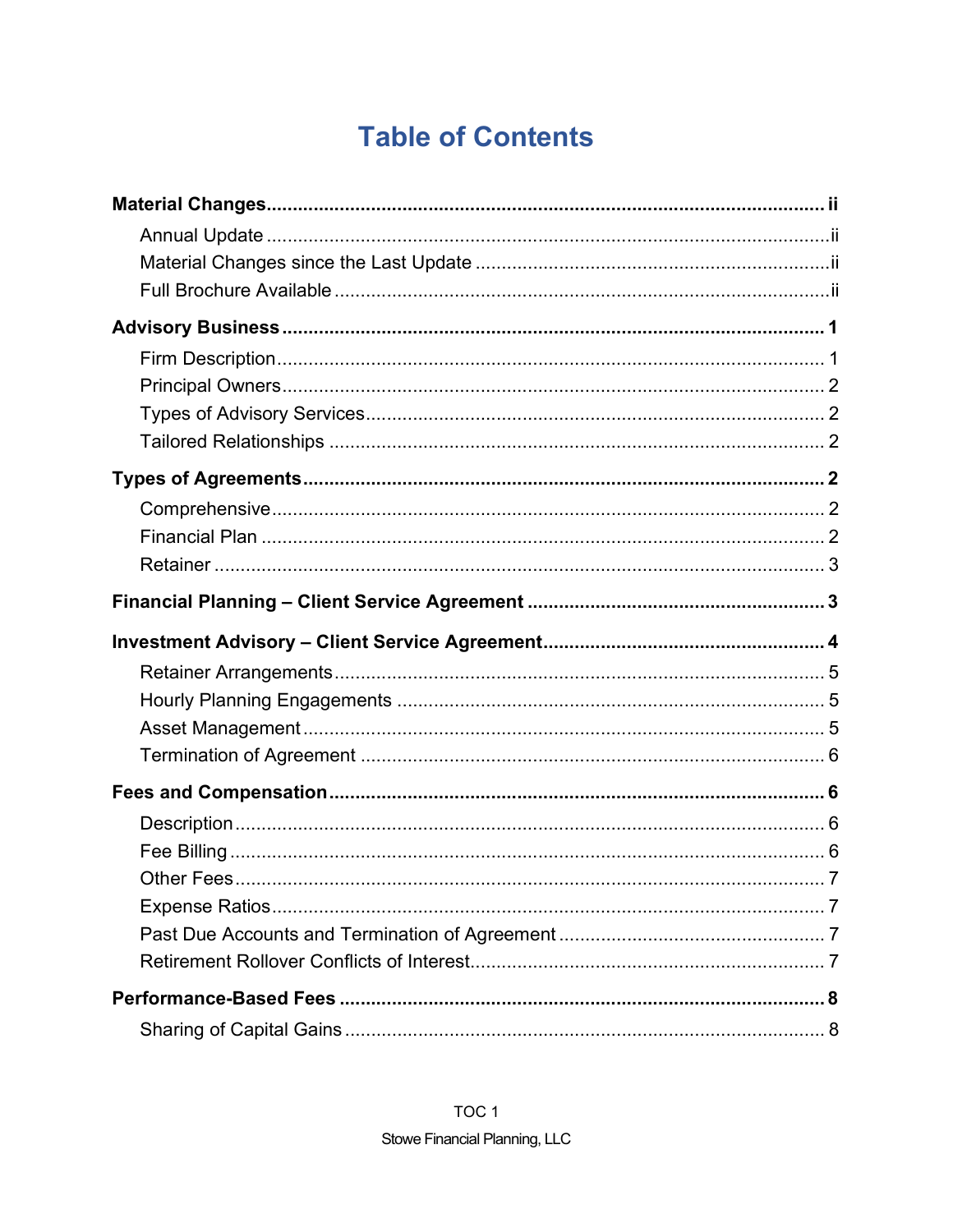| Methods of Analysis, Investment Strategies and Risk of Loss 8                 |    |
|-------------------------------------------------------------------------------|----|
|                                                                               |    |
|                                                                               |    |
|                                                                               |    |
|                                                                               |    |
|                                                                               |    |
|                                                                               |    |
|                                                                               |    |
| Code of Ethics, Participation or Interest in Client Transactions and Personal |    |
|                                                                               |    |
|                                                                               |    |
|                                                                               |    |
|                                                                               |    |
|                                                                               |    |
|                                                                               |    |
|                                                                               |    |
|                                                                               |    |
|                                                                               |    |
| <b>Review of Accounts.</b>                                                    | 12 |
|                                                                               |    |
|                                                                               |    |
|                                                                               |    |
|                                                                               |    |
|                                                                               |    |
|                                                                               |    |
|                                                                               |    |
|                                                                               |    |
|                                                                               |    |

TOC<sub>2</sub>

Stowe Financial Planning, LLC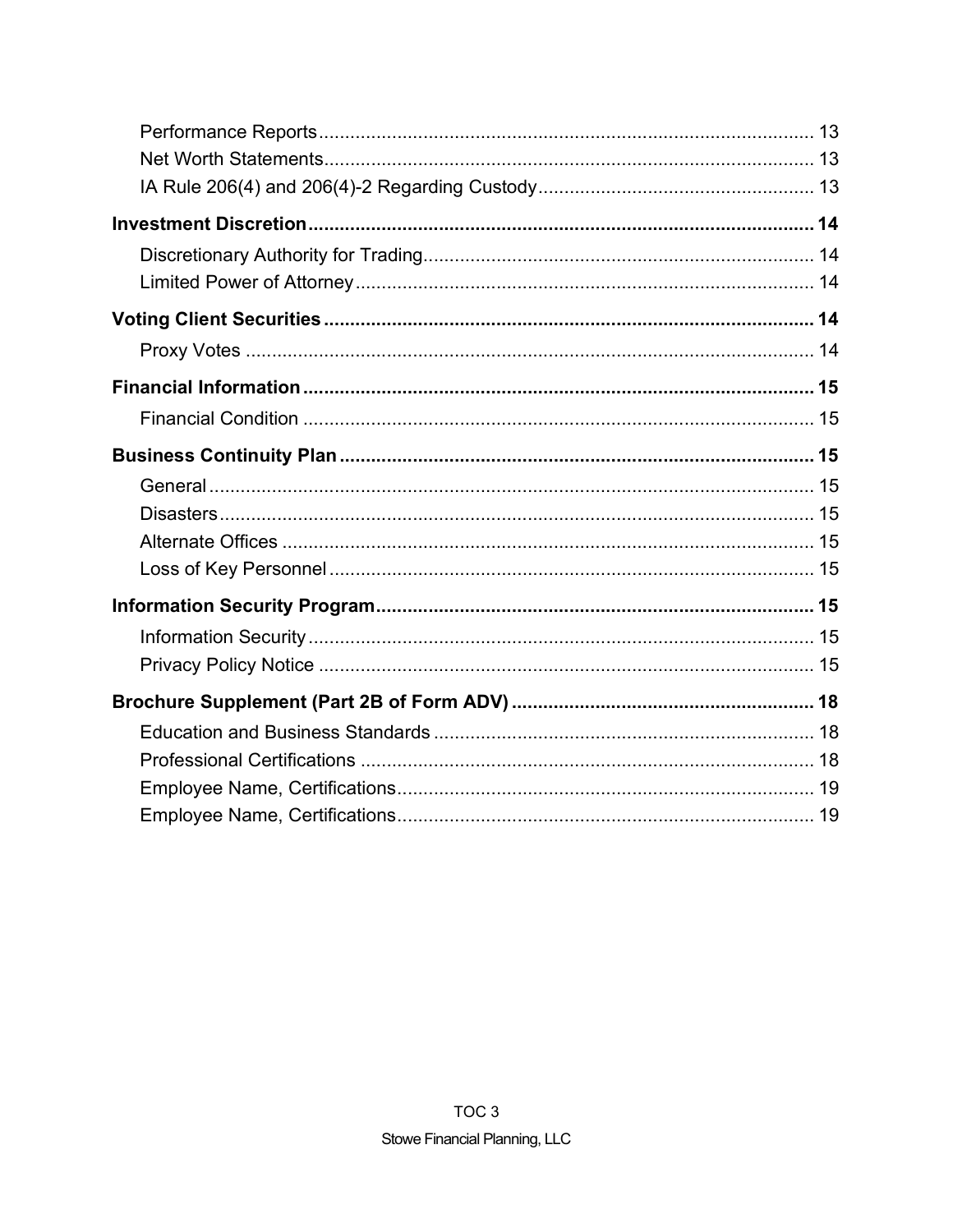# Advisory Business

# Firm Description

Stowe Financial Planning, LLC (SFP), was founded in 2001.

SFP provides personalized, integrated and ongoing confidential financial planning and investment management to individuals, pension and profit sharing plans, trusts, estates, charitable organizations and small businesses. Advice is provided through consultation with the client and may include:

- determination of financial objectives,
- identification of financial problems,
- retirement planning,
- cash flow management,
- $\bullet$  tax planning,
- insurance review,
- insurance purchase,
- investment management,
- education funding,
- estate planning.

SFP is strictly a fee-only financial planning and investment management firm. The firm does not sell annuities, insurance, stocks, bonds, mutual funds, limited partnerships, or other commissioned products. The firm is not affiliated with entities that sell financial products or securities. No commissions in any form are accepted. No finder's fees are accepted.

Investment advice is an integral part of financial planning. Investment advice is provided, with the client making the final decision on investment selection. SFP does not act as a custodian of client assets. The client always maintains asset control. SFP places trades for clients under a limited power of attorney for trading.

A written evaluation of each client's initial situation is provided to the client See Financial Planning – Client Service Agreement section for details. Periodic reviews are also communicated to provide reminders of the specific courses of action that need to be taken. More frequent reviews occur but are not necessarily communicated to the client unless immediate changes are recommended.

Other professionals (e.g., lawyers, accountants, insurance agents, etc.) are engaged directly by the client on an as-needed basis. Conflicts of interest will be disclosed to the client in the unlikely event they should occur.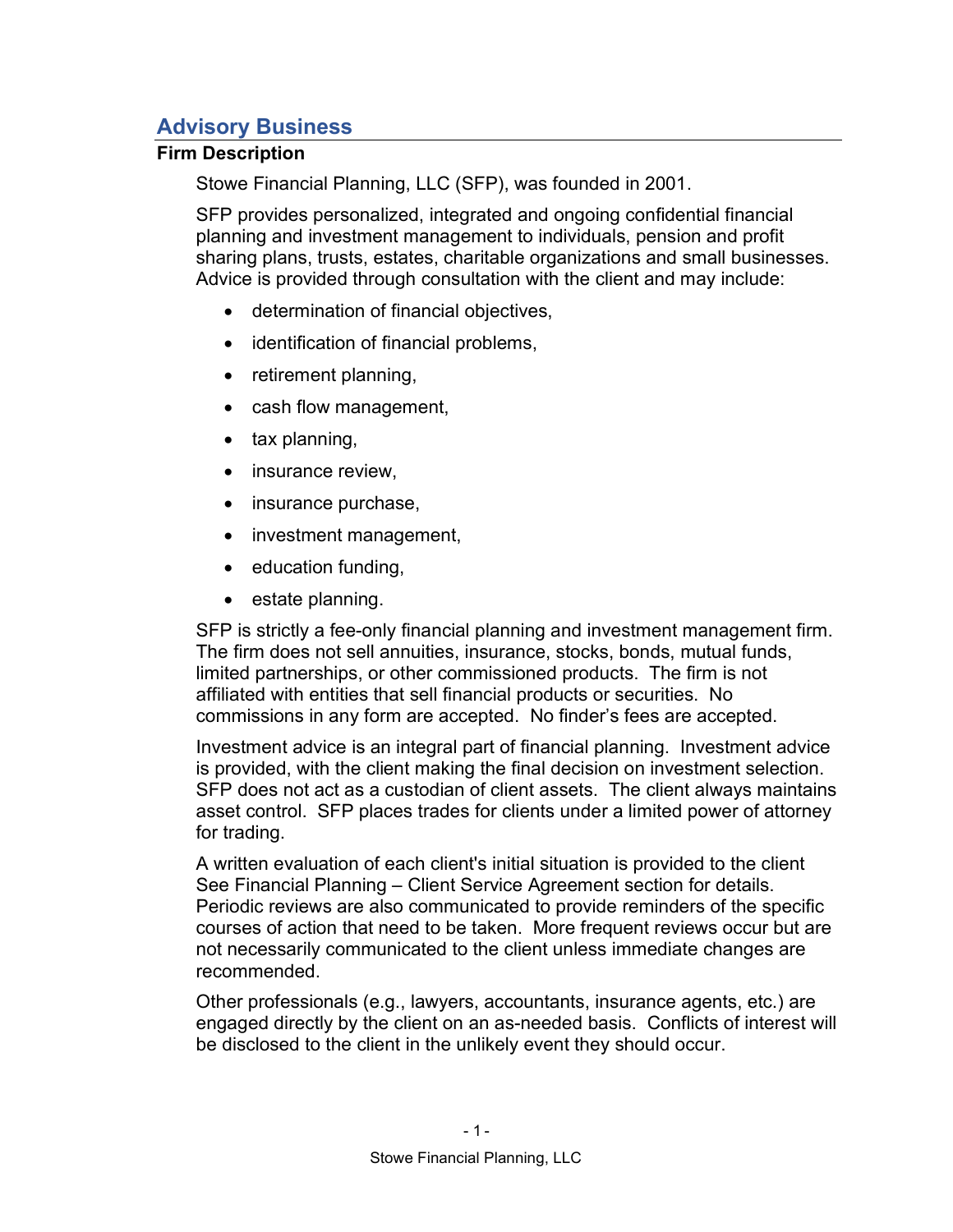The initial meeting, which may be by telephone, is free of charge and is considered an exploratory interview to determine the extent to which financial planning and investment management may be beneficial to the client.

## Principal Owners

Alex Robert (Bob) Stowe and Josephine (Joi) Uri Stowe are equal owners of SFP, LLC.

# Types of Advisory Services

SFP provides investment supervisory services, also known as asset management services; manages investment advisory accounts not involving investment supervisory services; furnishes investment advice through consultations; issues special reports about securities; and issues, charts, graphs, formulas, or other devices which clients may use to evaluate securities.

On more than an occasional basis, SFP furnishes advice to clients on matters not involving securities, such as financial planning matters, taxation issues, and trust services that often include estate planning.

As of December 31, 2021, SFP manages approximately \$145M in assets under management (AUM) for approximately 80 clients. All assets are managed on a non-discretionary basis. There are a smaller number of clients who seek out advice from SFP on a project basis. Their assets, though significant, are not counted as AUM.

# Tailored Relationships

The goals and objectives for each client are documented in our client relationship management system. Investment policy statements are created that reflect the stated goals and objective. Clients may impose restrictions on investing in certain securities or types of securities.

Agreements may not be assigned without client consent.

# Types of Agreements

 $-2$  -

# **Comprehensive**

The typical relationship involves a long-term collaboration between the planner and client. To define the obligations of each party, we divide the activities into two basic areas, financial planning and investment advisory. To execute this arrangement we would use the 'Financial Planning & Investment Advisory Services Agreement' to clearly document each parties' responsibilities and which planner services are to be provided to the client.

# Financial Plan

 Less common, a client may not be an appropriate investment management client because he can't change custodians (such as a 401k) or other complications. In this case, we would execute a financial planning customer service agreement. This includes all services listed above except investment management.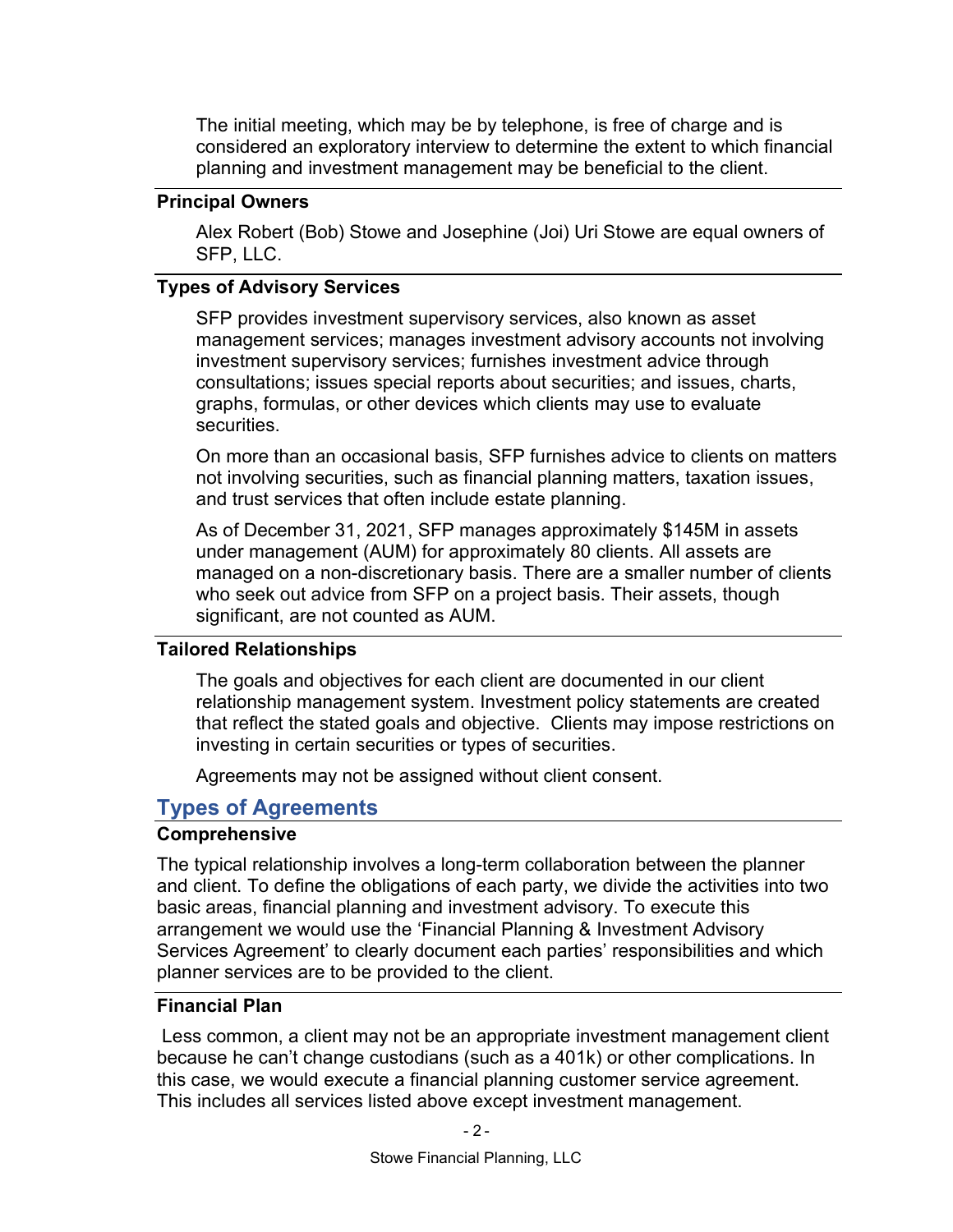# Retainer

Clients, either comprehensive or financial planning only, may elect to work on a retainer basis. Retainers are based on net worth, income, and client complexity. The retainer fee is established by and negotiable by SFP alone. A retainer is billed quarterly in arrears based on an annual fixed fee.

# Financial Planning – Client Service Agreement

A financial plan is designed to help the client with all aspects of financial planning except ongoing investment management.

The financial plan may include, but is not limited to: a net worth statement; a cash flow statement; a review of investment accounts, including reviewing asset allocation and providing repositioning recommendations; strategic tax planning; a review of retirement accounts and plans including recommendations; a review of insurance policies and recommendations for changes, if necessary; one or more retirement scenarios; estate planning review and recommendations; and education planning with funding recommendations.

For Investment Advisory Clients that meet certain criteria, there is no fee for a financial plan. For clients with under \$500,000 in assets under management, up to \$3,000 may be charged for the financial plan at the discretion of SFP. The plan is simply delivered at the front end of the relationship; the cost of it is covered by the investment advisory fee. Thus, no financial planning service agreement is required.

For clients who are not suitable for investment advisory services, the fee for a financial plan is based on the facts known at the start of the engagement. The minimum fee is \$2,500 and there is no maximum (expected range is \$2,500 to \$4,500). The fee is a combination of a project planning fee and an additional fee based on the size of the portfolio, with a fee of up to .25% of liquid assets. Detailed investment advice and specific recommendations are provided as part of a financial plan. Implementation of the planning recommendations is at the discretion of the client.

Since financial planning is a discovery process, situations occur wherein the client is unaware of certain financial exposures or predicaments. In the event that the client's situation is substantially different than disclosed at the initial meeting, a revised fee will be provided for mutual agreement. The client must approve the change of scope in advance of the additional work being performed when a fee increase is necessary.

After delivery of a financial plan, future face-to-face meetings may be scheduled as necessary for up to one month. Follow-on implementation work is billed as a fixed fee project but based on size and complexity of the plan. For specific investment related advice, the fee is based on a charge of 0.25% of the investments. These fees are negotiable by SFP only. The first financial planning agreement covers all future projects, and refers to fees in the ADV.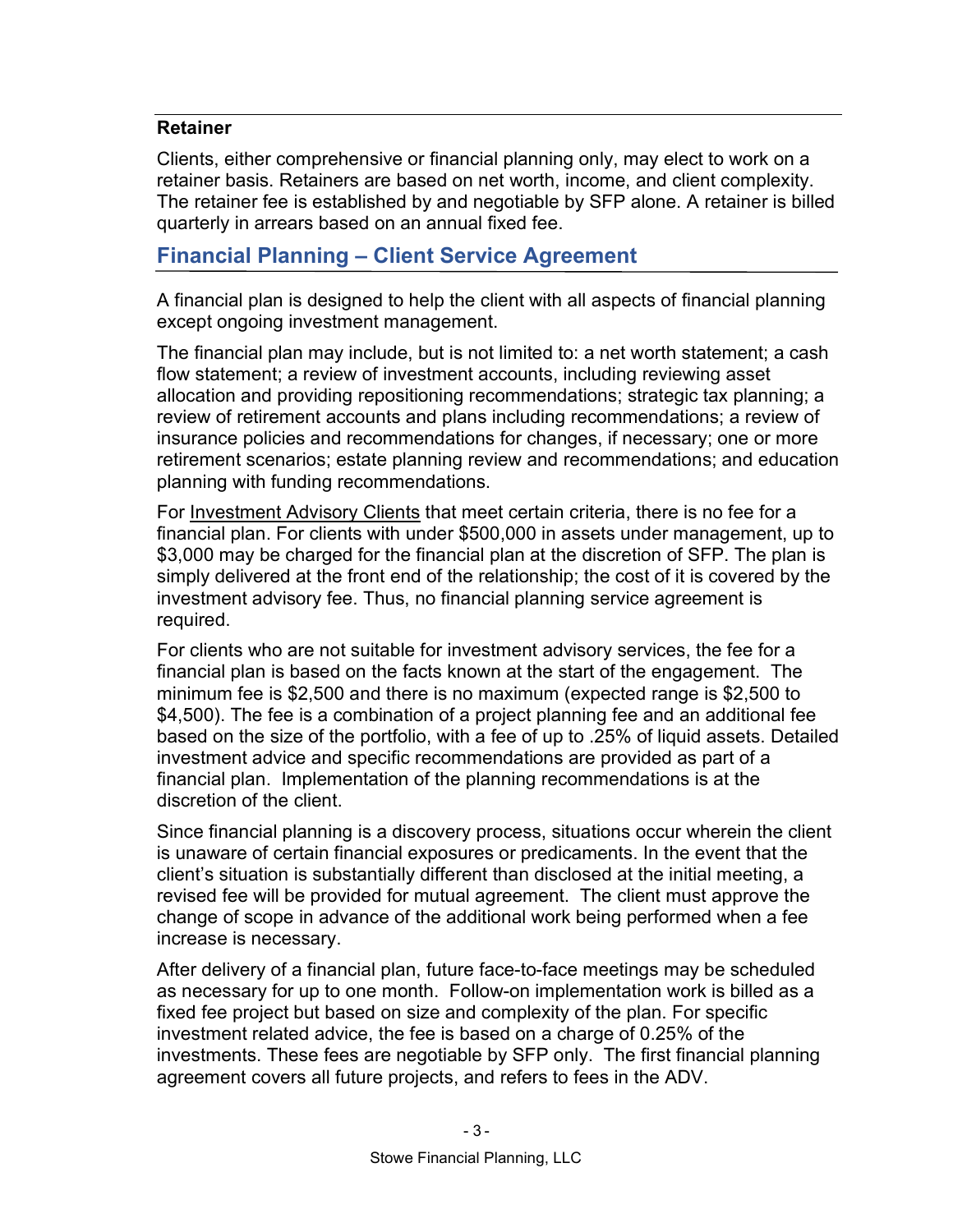# Investment Advisory – Client Service Agreement

Most clients choose to have SFP manage their assets in order to obtain ongoing in-depth advice and life planning. All aspects of the client's financial affairs are reviewed, including those of their children. Realistic and measurable goals are set and objectives to reach those goals are defined. As goals and objectives change over time, suggestions are made and implemented on an ongoing basis.

The annual Investment Advisory Service Agreement fee (billed quarterly) is based on a percentage of the investable assets. For the first two years under contract, the annual service fee is billed quarterly in arrears according to the following schedule:

| <b>Assets Under Management</b>                | <b>Annual Fee</b>    |
|-----------------------------------------------|----------------------|
| <b>Less than \$1,000,000</b>                  | Initial fee of 0.90% |
| <b>Between \$1,000,000 and</b><br>\$3,000,000 | <b>Plus 0.60%</b>    |
| <b>Excess of \$3,000,000</b>                  | <b>Plus 0.40%</b>    |

The annual fee is tiered. For instance, an account value of \$1,500,000 will be billed at 0.90% for the first \$1,000,000 and 0.60% on the remaining \$500,000.

Following the first two years, the annual service fee is billed according to the following schedule:

| <b>Assets Under Management</b> | <b>Annual Fee</b>    |
|--------------------------------|----------------------|
| First \$1,000,000              | Initial fee of 0.70% |
| <b>Next \$2,000,000</b>        | <b>Plus 0.50%</b>    |
| <b>Excess of \$3,000,000</b>   | <b>Plus 0.30%</b>    |

Example: \$1,500,000 assets under management is \$9,500 (\$1,000,000 x 0.007 =  $$7,000$  plus  $$500,000 \times 0.005 = $2,500$ , for a total of  $$7,000 + $2,500 = $9,500$ .

For clients with less than \$500,000 of investable assets a separate fee schedule is applied:

| <b>Assets Under Management</b> | <b>Annual Fee</b> |
|--------------------------------|-------------------|
| <b>Less than \$500,000</b>     | $0.90\%$ *        |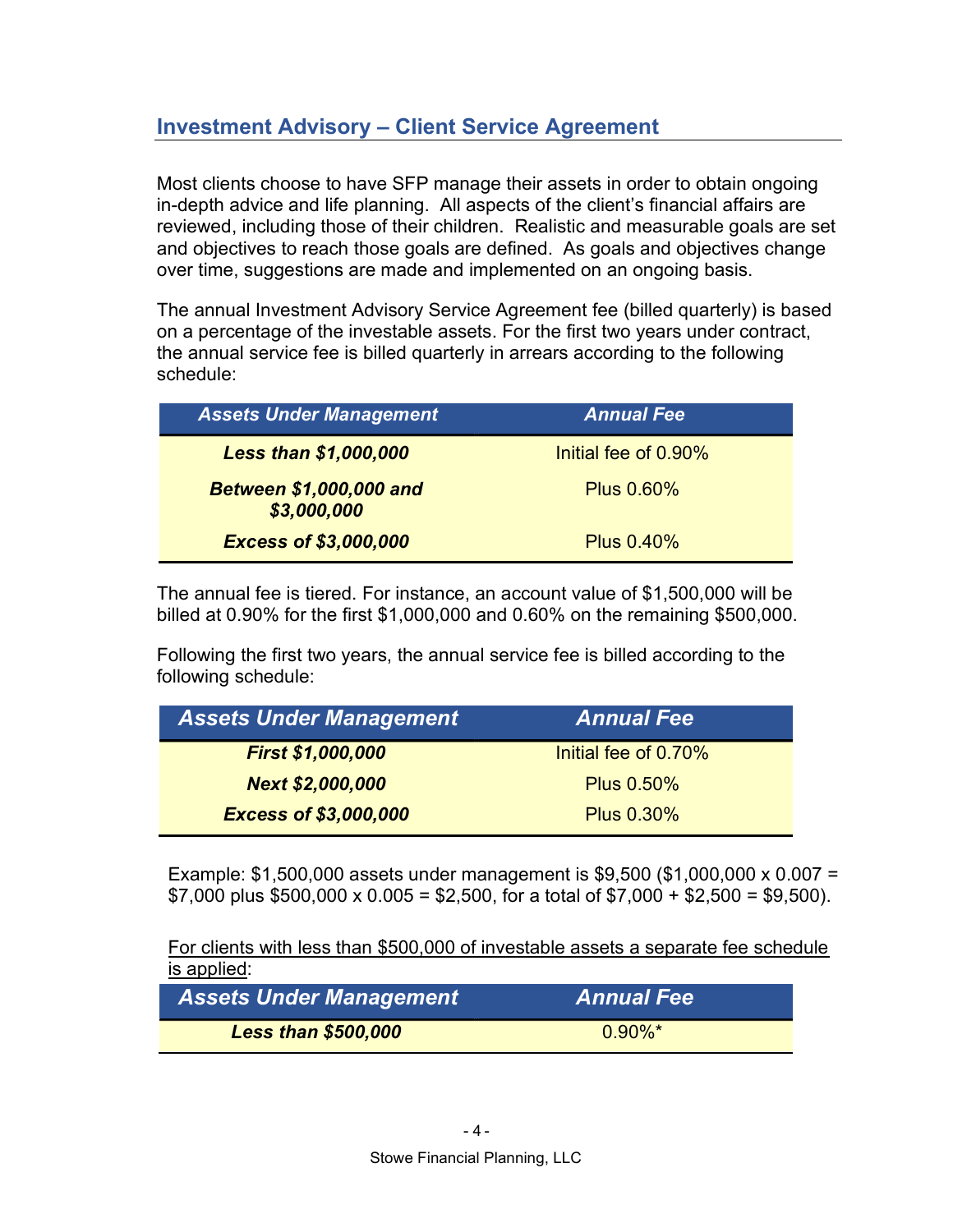\*Once the client reaches the \$500,000 threshold, the fee schedule reverts to the standard 0.70% on the first \$1,000,000 and 0.50% on the excess of \$1,000,000.

Example: \$300,000 assets under management is \$2,700 (\$300,000 x 0.009 = \$2,700).

There is no minimum fee or minimum investment. The following are guidelines to help prospective clients decide if SFP would be a suitable advisory:

| <b>Suitable Clients for SFP</b> |                                    |  |
|---------------------------------|------------------------------------|--|
| <b>Clients age 55 or over</b>   | \$1,000,000+ of investable assets. |  |
| <b>Clients age 40 to 55</b>     | \$500,000 of investable assets.    |  |
| <b>Clients under age 40</b>     | \$250,000 of investable assets.    |  |

Although the Advisory Service Agreement is an ongoing agreement and constant adjustments are required, the length of service to the client is at the client's discretion. The client or the investment manager may terminate an Agreement by written notice to the other party. At termination, fees will be billed on a pro rata basis for the portion of the quarter completed. The portfolio value at the completion of the prior full billing quarter is used as the basis for the fee computation, adjusted for the number of days during the billing quarter prior to termination. (See Termination of Agreement)

# Retainer Arrangements

Clients may qualify for a fixed fee or retainer relationship. A retainer fee is calculated based on liquid net worth, income, client complexity and other qualitative factors. Retainer arrangements start at \$1,750/quarter and are negotiable by SFP alone. Clients may prefer this arrangement if they prefer holding investments outside Fidelity, but are interested in an ongoing relationship.

# Hourly Planning Engagements

SFP does not offer an hourly planning or investment service.

# Asset Management

Assets are invested primarily in no-load or low-load mutual funds and exchange-traded funds, usually through Fidelity Institutional Brokerage. Fund companies charge each fund shareholder an investment management fee that is disclosed in the fund prospectus. Fidelity Institutional Brokerage may charge a transaction fee for the purchase of some funds.

Stocks and bonds may be purchased or sold through a brokerage account when appropriate. The brokerage firm charges a fee for stock and bond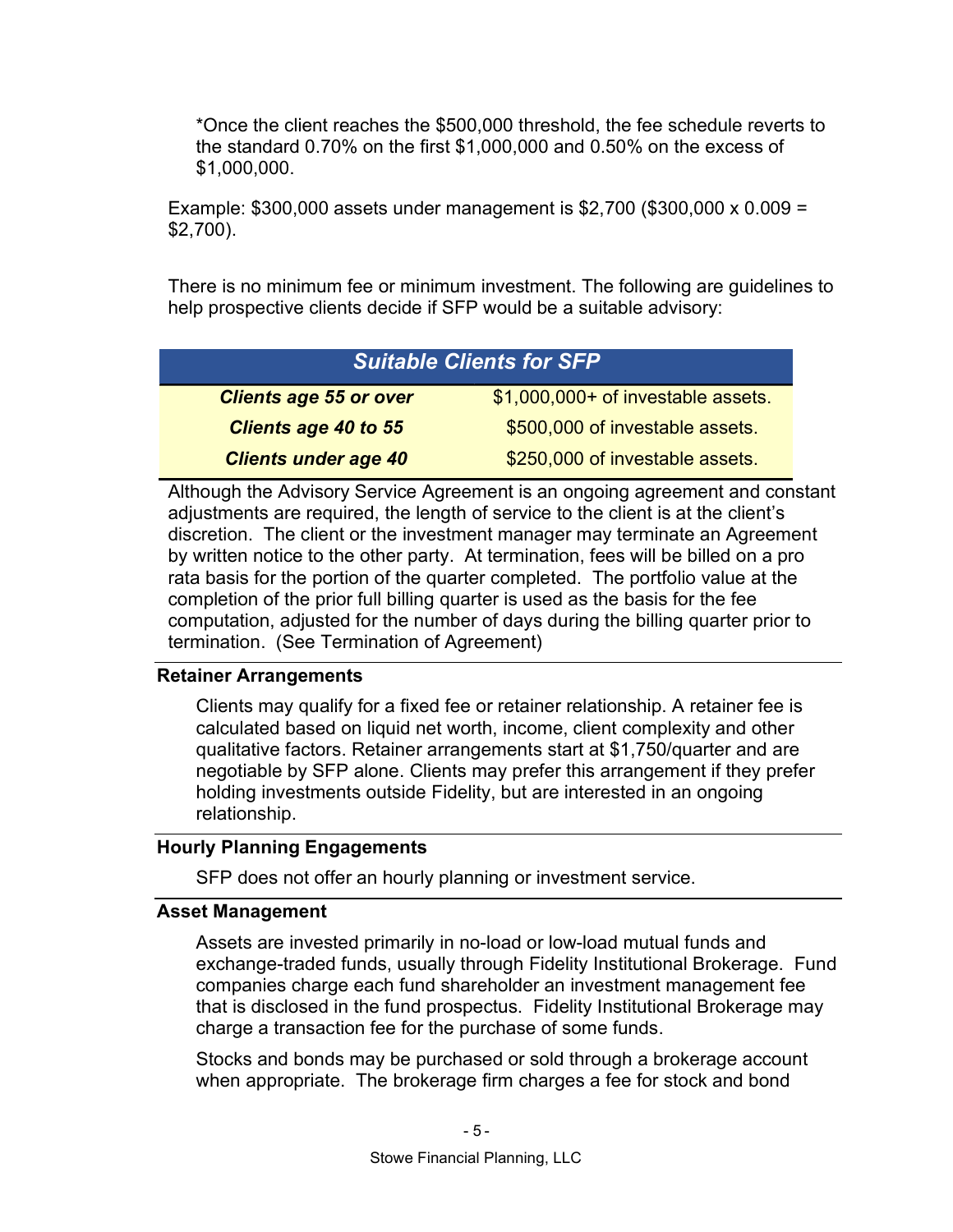trades. SFP does not receive any compensation, in any form, from fund companies.

Investments may also include: equities (stocks), warrants, corporate debt securities, commercial paper, certificates of deposit, municipal securities, investment company securities (variable life insurance, variable annuities, and mutual funds shares), U. S. government securities, options contracts, futures contracts, and interests in partnerships.

Initial public offerings (IPOs) are not available through SFP.

#### Termination of Agreement

A Client may terminate any of the aforementioned agreements at any time by notifying SFP in writing and paying the rate for the time spent on the investment advisory engagement prior to notification of termination. If the client made an advance payment, SFP will refund any unearned portion of the advance payment. Clients who terminate the relationship prior to their second quarterly billing cycle will be charged as if the relationship were a financial planning relationship. See Financial Planning – Client Service Agreement on page 3.

In the event of an agreement termination, the client's funds may only be owned or transferred to a custodian that approves the use of Dimensional funds.

SFP may terminate any of the aforementioned agreements at any time by notifying the client in writing. If the client made an advance payment, SFP will refund any unearned portion of the advance payment.

# Fees and Compensation

#### **Description**

SFP bases its fees on a percentage of assets under management, retainer, or project fees (not including subscription fees).

Fees based on a percentage of assets under management will be calculated using the Average Daily Balance method. The Average Daily Balance method calculates a fee amount using an average of the number of days in the billing period.

Some Financial Planning Agreements may be priced based on the complexity of work, especially when asset management is not the most significant part of the relationship.

Financial plans are priced according to the degree of complexity associated with the client's situation

Fees are negotiable at the discretion of Stowe Financial Planning, LLC..

#### Fee Billing

Investment management fees are billed quarterly, in arrears, meaning that we invoice you after the three-month billing period has ended. Payment in full is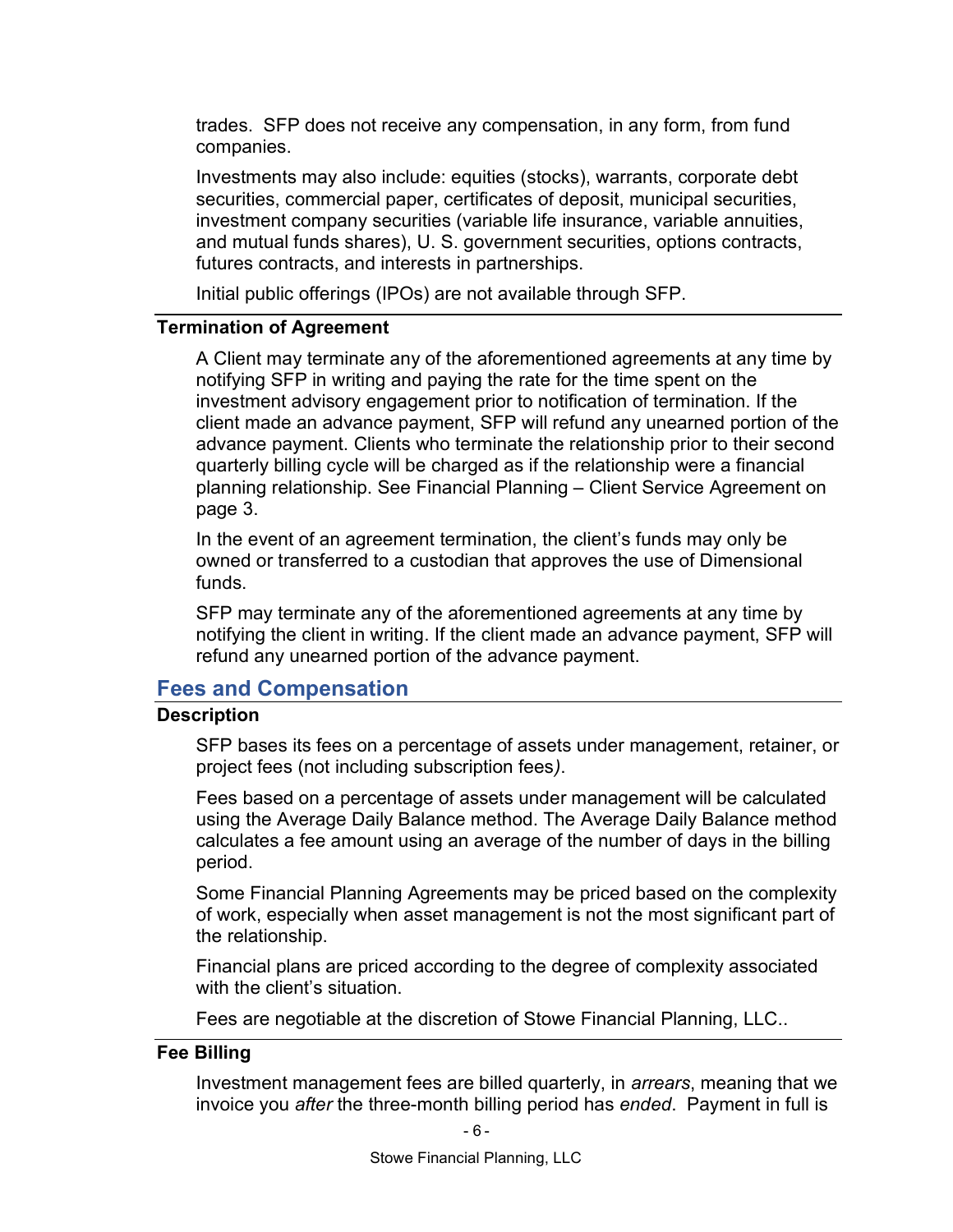expected upon invoice presentation. Fees are deducted from a designated client account to facilitate billing. The client must consent in advance to direct debiting of their investment account.

Financial plans may require a \$500 deposit to begin.

#### Other Fees

Custodians may charge transaction fees on purchases or sales of certain mutual funds and exchange-traded funds. These transaction charges are usually small and incidental to the purchase or sale of a security. The selection of the security is more important than the nominal fee that the custodian charges to buy or sell the security.

SFP, in its sole discretion, may waive its minimum fee and/or charge a lesser investment advisory fee based upon certain criteria (e.g., historical relationship, type of assets, anticipated future earning capacity, anticipated future additional assets, dollar amounts of assets to be managed, related accounts, account composition, negotiations with clients, etc.).

#### Expense Ratios

Mutual funds generally charge a management fee for their services as investment managers. The management fee is called an expense ratio. For example, an expense ratio of 0.50 means that the mutual fund company charges 0.5% for their services. These fees are in addition to the fees paid by you to SFP. A balanced 60/40 portfolio would have an expense ratio around 0.30. The expense ratio would increase slightly with further stock exposure and vice versa.

Performance figures quoted by mutual fund companies in various publications are after their fees have been deducted.

### Past Due Accounts and Termination of Agreement

SFP reserves the right to stop work on any account that is more than 30 days overdue. In addition, SFP reserves the right to terminate any financial planning engagement where a client has willfully concealed or has refused to provide pertinent information about financial situations when necessary and appropriate, in SFP's judgment, to providing proper financial advice. Any unused portion of fees collected in advance will be refunded within 30 days.

#### Retirement Rollover Conflicts of Interest

When SFP recommends you rollover a retirement account for it to manage, this creates a financial incentive because SFP charges a fee for its services. SFP and its associates attempt to mitigate the conflict of interest by acting in your best interest and applying an impartial conduct standard to all rollovers. Please note that you are not under any obligation to roll over a retirement account to an account managed by SFP.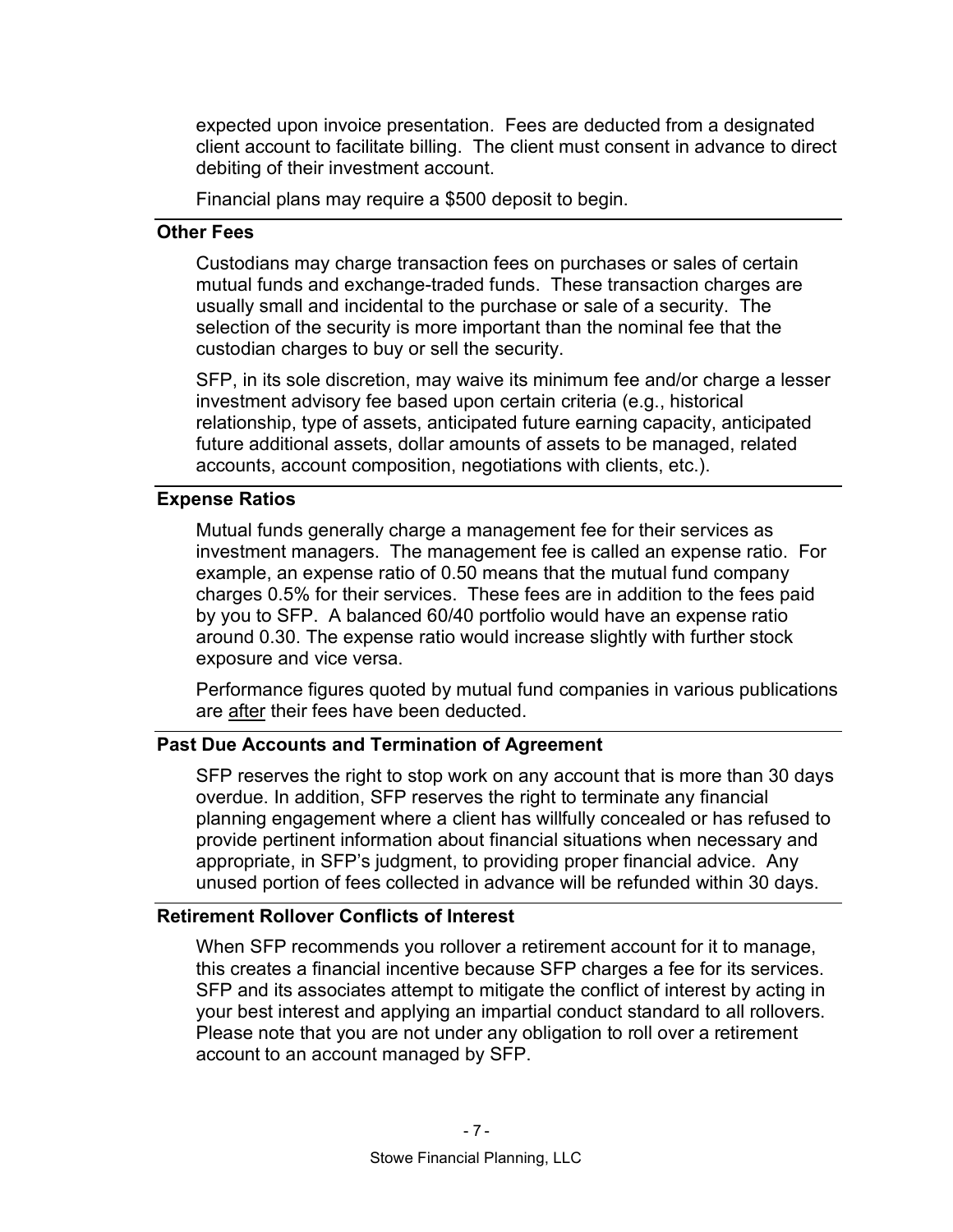# Performance-Based Fees

# Sharing of Capital Gains

Fees are not based on a share of the capital gains or capital appreciation of managed securities.

SFP does not use a performance-based fee structure because of the potential conflict of interest. Performance-based compensation may create an incentive for the adviser to recommend an investment that may carry a higher degree of risk to the client.

# Types of Clients

#### **Description**

SFP generally provides investment advice to individuals, banks or thrift institutions, investment companies, pension and profit sharing plans, trusts, estates, or charitable organizations, corporations or business entities.

Client relationships vary in scope and length of service.

#### Account Minimums

The minimum account size is generally \$500,000 of assets under management, which equates to an annual fee of \$4,500.

There is no minimum fee, the account is billed at its rate as specified in this ADV. Depending upon circumstances, SFP may sign a project agreement with the client if assets have diminished significantly below \$250,000.

SFP has the discretion to waive the account minimum. Accounts of less than \$500,000 may be set up when the client and the advisor anticipate the client will add additional funds to the accounts bringing the total to \$500,000 within a reasonable time. Other exceptions will apply to employees of SFP and their relatives, or relatives of existing clients.

# Methods of Analysis, Investment Strategies and Risk of Loss

#### Methods of Analysis

Security analysis methods may include charting, fundamental analysis, technical analysis, and cyclical analysis.

Charting analysis is a method of evaluating securities by analyzing statistics generated by market activity, such as past prices and volume. Charting analysts do not attempt to measure a security's intrinsic value, but instead use charts and other tools to identify patterns that can suggest future activity.

Fundamental analysis is a technique that attempts to determine a security's value by focusing on underlying factors that affect a company's actual business and its future prospects. The analysis is performed on historical and present data. On a broader scope, one can perform fundamental analysis on industries or the economy as a whole. The term refers to the analysis of the economic well-being of a financial entity as opposed to only its price movements. The risk associated with fundamental analysis is that despite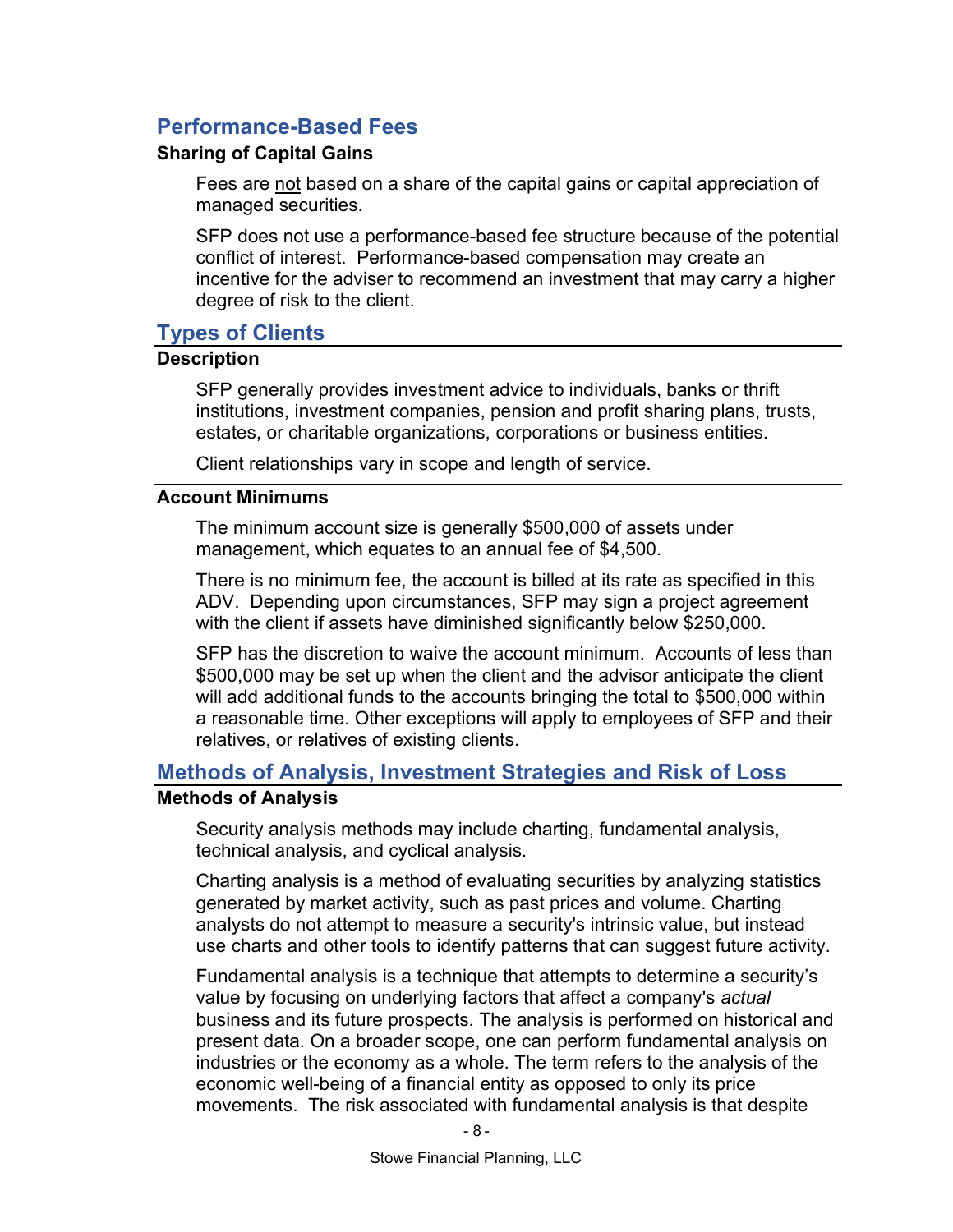that appearance that a security is undervalued, it may not rise in value as predicted.

Technical Analysis is a method of evaluating securities by analyzing statistics generated by market activity, such as past prices and volume. Technical analysts do not attempt to measure a security's intrinsic value, but instead use charts and other tools to identify patterns that can suggest future activity. The risk associated with technical analysis is that there is no broad consensus among technical traders on the best method of identifying future price movements.

Cyclical Analysis is a method of evaluating business or economic cycles. The broad economy or its segments have been shown to move in cycles. The cyclical analyst looks for those cycles in which to invest. The risk associated with cyclical analysis is that the cycles vary and shifts in the cycles may not be immediately identified.

The main sources of information include financial newspapers and magazines, inspections of corporate activities, research materials prepared by others, corporate rating services, timing services, annual reports, prospectuses, filings with the Securities and Exchange Commission, and company press releases.

Other sources of information that SFP may use include Morningstar mutual fund information, Morningstar stock information, Fidelity Investments, Dimensional Fund Advisors, Vanguard, and the World Wide Web.

#### Investment Strategies

If Advisor is engaged to provide investment advice, Client's current financial situation, needs, goals, objectives and risk tolerance are first evaluated. Asset allocation and investment policy decisions are then made to, in Advisor's best judgment, help Clients achieve their overall financial objectives while minimizing risk.

Investments are mainly passive and/or indexed, although some investments may have managers and not strictly follow an index. SFP believes that active management and timing are mostly counterproductive. Investment strategy is based on the following principles:

Markets work. Security prices reflect all available information.

• Diversification is Key. Diversification reduces uncertainty. Concentrated investments add risk with no additional expected return.

 Portfolio Structure explains performance. Asset allocation along size, value and market exposure dimensions primarily determines the results of a broadly diversified portfolio.

• Cost Matters. High mutual funds fees significantly reduce an investor's long-term return. SFP takes pride in only using low-cost mutual funds. A balanced 60/40 portfolio has an average mutual fund expense around 0.30%.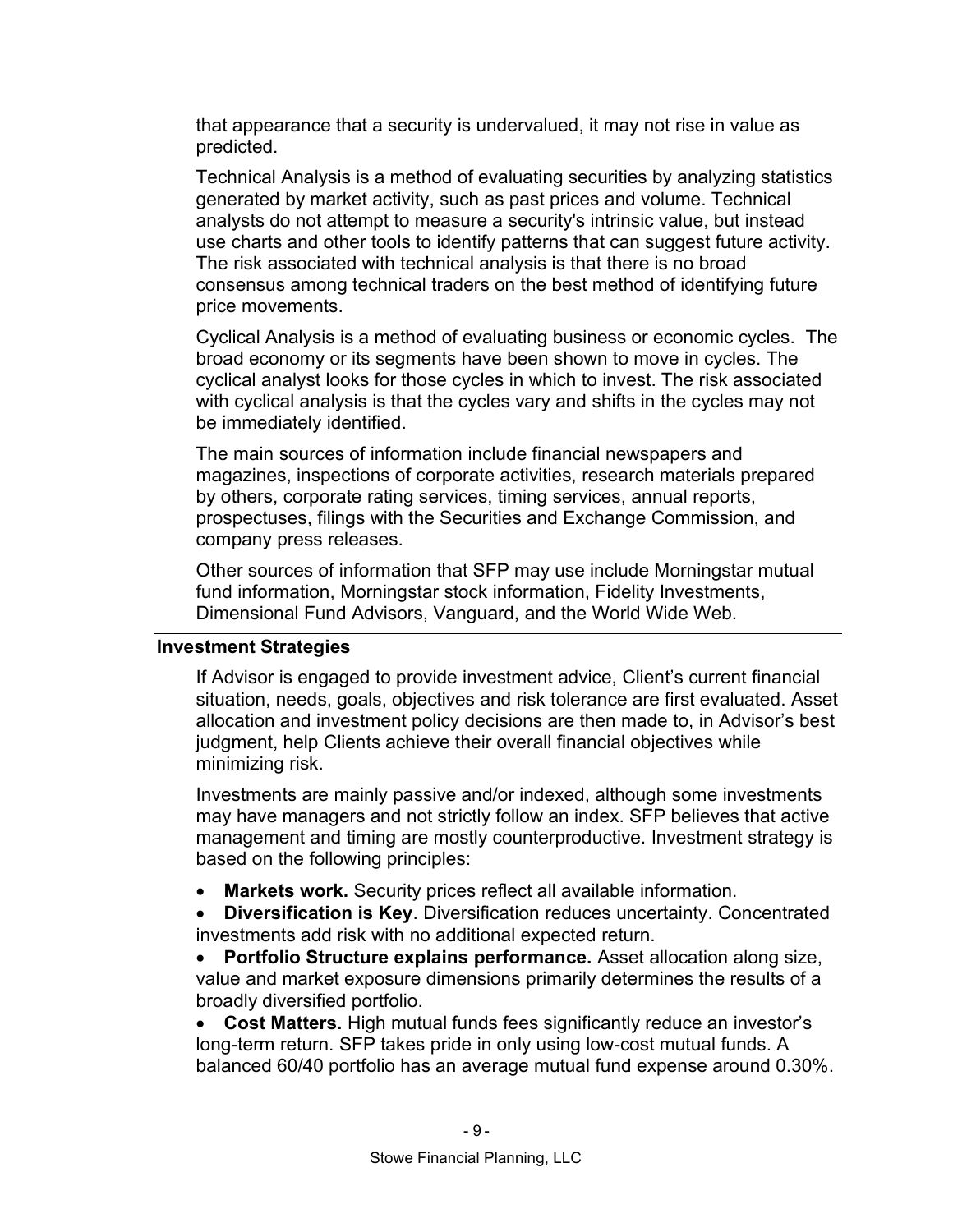The investment strategy for a specific client is based upon the objectives stated by the client during consultations. The client may change these objectives at any time. Each client executes an Investment Policy Statement that documents their objectives and their desired investment strategy.

Other strategies may include long-term purchases, short-term purchases, trading, short sales, margin transactions, and option writing (including covered options, uncovered options or spreading strategies).

#### Risk of Loss

All investment programs have certain risks that are borne by the investor. Our investment approach constantly keeps the risk of loss in mind. Investors face the following investment risks:

- Interest-rate Risk: Fluctuations in interest rates may cause investment prices to fluctuate. For example, when interest rates rise, yields on existing bonds become less attractive, causing their market values to decline.
- Market Risk: The price of a security, bond, or mutual fund may drop in reaction to tangible and intangible events and conditions. This type of risk is caused by external factors independent of a security's particular underlying circumstances. For example, political, economic and social conditions may trigger market events.
- Inflation Risk: When any type of inflation is present, a dollar today will not buy as much as a dollar next year, because purchasing power is eroding at the rate of inflation.
- Currency Risk: Overseas investments are subject to fluctuations in the value of the dollar against the currency of the investment's originating country. This is also referred to as exchange rate risk.
- Reinvestment Risk: This is the risk that future proceeds from investments may have to be reinvested at a potentially lower rate of return (i.e. interest rate). This primarily relates to fixed income securities.
- Business Risk: These risks are associated with a particular industry or a particular company within an industry. For example, oil-drilling companies depend on finding oil and then refining it, a lengthy process, before they can generate a profit. They carry a higher risk of profitability than an electric company, which generates its income from a steady stream of customers who buy electricity no matter what the economic environment is like.
- Liquidity Risk: Liquidity is the ability to readily convert an investment into cash. Generally, assets are more liquid if many traders are interested in a standardized product. For example, Treasury Bills are highly liquid, while real estate properties are not.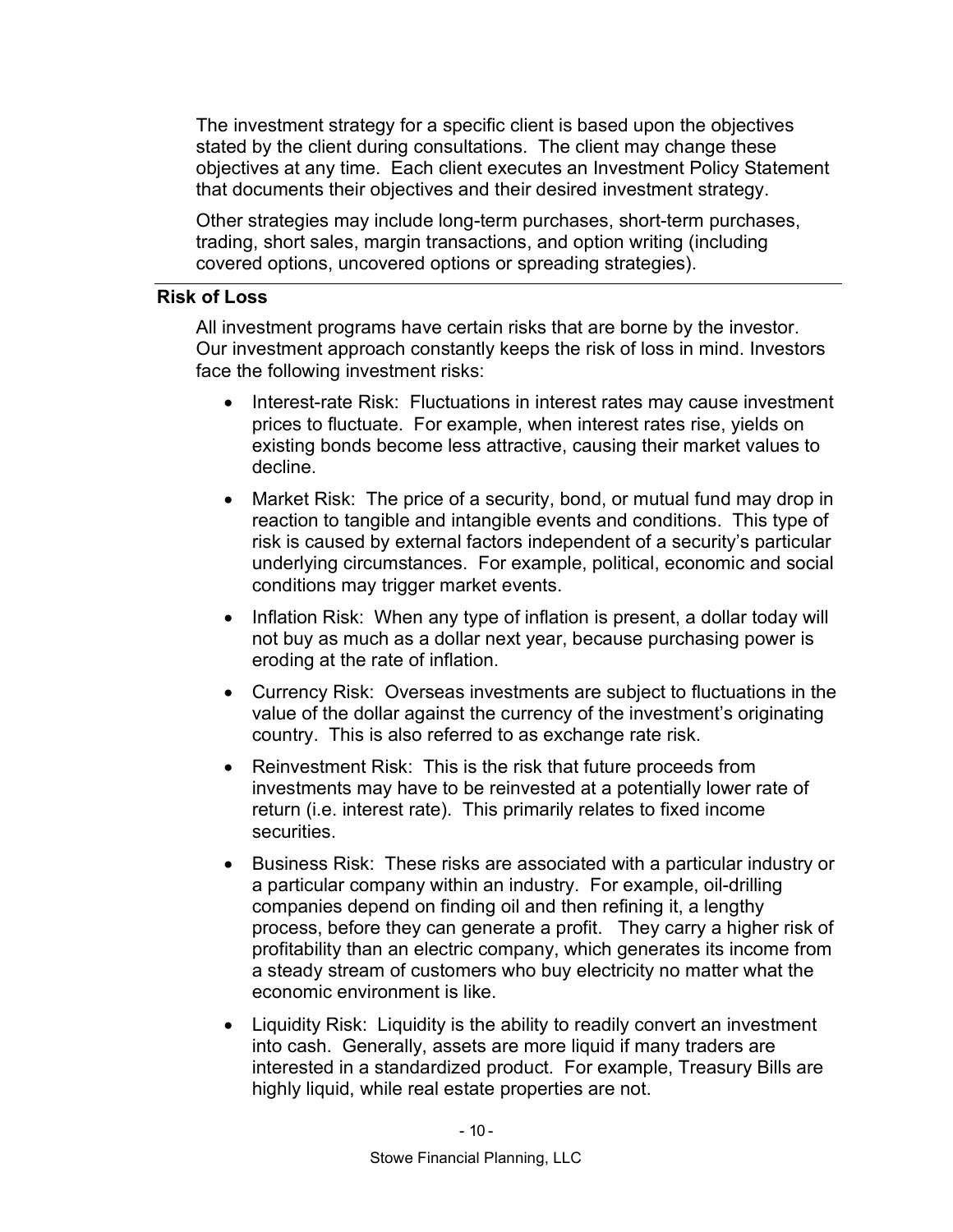- Financial Risk: Excessive borrowing to finance a business' operations increases the risk of profitability, because the company must meet the terms of its obligations in good times and bad. During periods of financial stress, the inability to meet loan obligations may result in bankruptcy and/or a declining market value.
- Concentrated Stock Risk: The risk of a concentrated stock position is a complete loss of value of the position. There is no limit to the potential loss and no way to calculate the expected return or loss exposure on one stock. Other types of risk are organic to diversified investments and cannot be mitigated by diversification. Losses from a concentrated stock position could be avoided by diversification. Any losses resulting from a concentrated position were willingly invited by the client who accepts such a hazardous investment tactic.

# Disciplinary Information

# Legal and Disciplinary

The firm and its employees have not been involved in legal or disciplinary events related to past or present investment clients.

# Other Financial Industry Activities and Affiliations

#### None

# Code of Ethics, Participation or Interest in Client Transactions and Personal Trading

# Code of Ethics

The employees of SFP have committed to a Code of Ethics that is available for review by clients and prospective clients upon request. The firm will provide a copy of the Code of Ethics to any client or prospective client upon request.

#### Material Interest in Securities

SFP does not have a material interest in any securities.

#### Participation or Interest in Client Transactions

SFP and its employees may buy or sell securities that are also held by clients. Employees may not trade their own securities ahead of client trades. Employees comply with the provisions of the SFP Compliance Manual.

#### Personal Trading

The Chief Compliance Officer of SFP is Alex R Stowe. He reviews all employee trades. His trades are reviewed by Roddy Warren. The personal trading reviews ensure that the personal trading of employees does not affect the markets, and that clients of the firm receive preferential treatment. Since most employee trades are small mutual fund trades or exchange-traded fund trades, the trades do not affect the securities markets.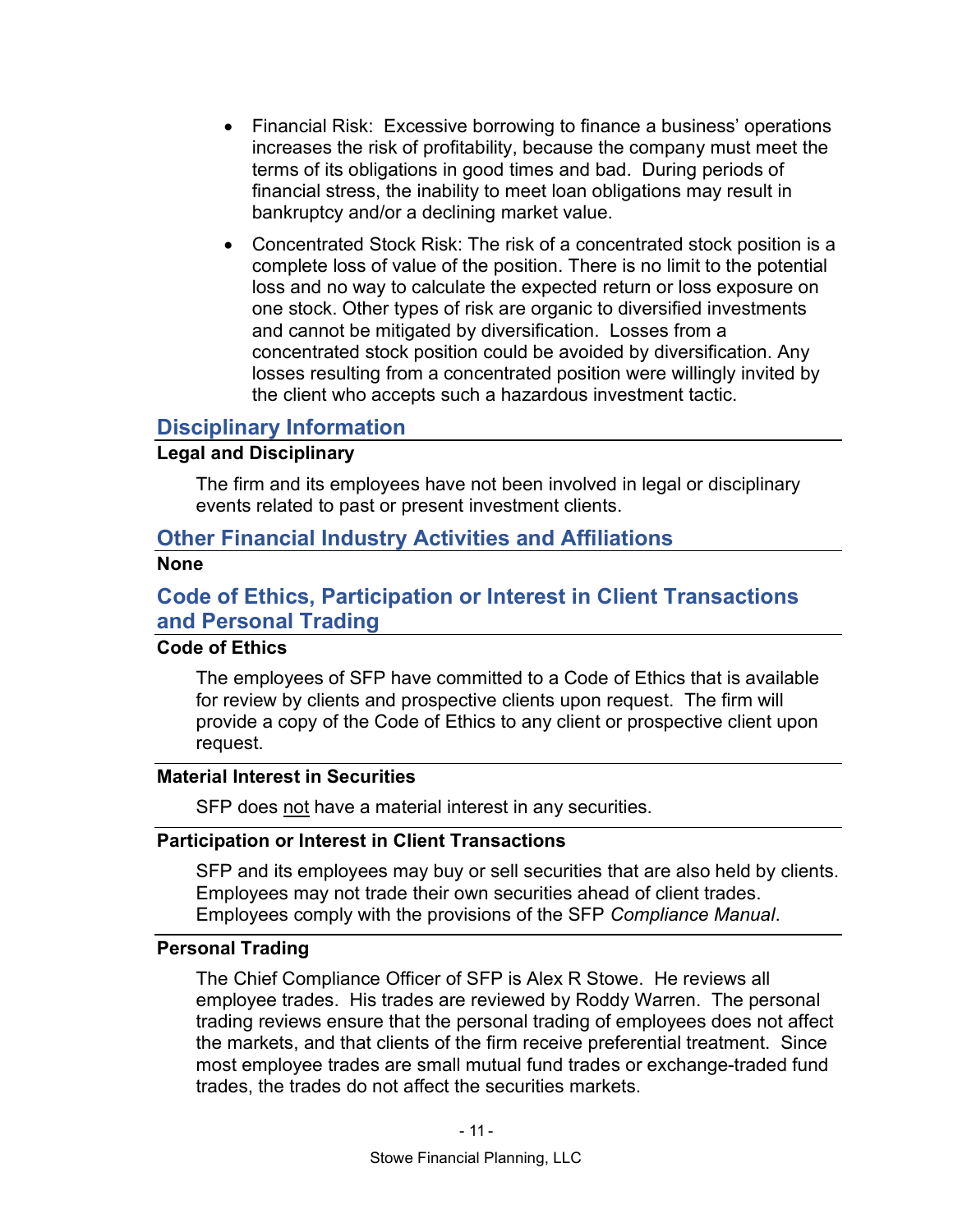# Brokerage Practices

#### Selecting Brokerage Firms

SFP does not have any affiliation with product sales firms, however it uses Fidelity Institutional Brokerage as its custodian. Specific custodian recommendations are made to Clients based on their need for such services. SFP recommends Fidelity Institutional Brokerage based on the proven integrity and financial responsibility of the firm and the best execution of orders at reasonable commission rates.

SFP does not receive fees or commissions from any of these arrangements.

#### Best Execution

SFP reviews the execution of trades at each custodian each quarter. The review is documented in the SFP Policy and Procedures manual. Trading fees charged by the custodians is also reviewed on a quarterly basis. SFP does not receive any portion of the trading fees.

#### Soft Dollars

Stowe Financial Planning, LLC has no soft dollar arrangements with the custodian or any mutual fund companies.

#### Order Aggregation

Most trades are mutual funds or exchange-traded funds where trade aggregation does not garner any client benefit.

# Review of Accounts

# Periodic Reviews

Account reviews are performed quarterly by Alex Stowe, CFP®. Account reviews are performed more frequently when market conditions dictate.

#### Review Triggers

Other conditions that may trigger a review are changes in the tax laws, new investment information, and changes in a client's own situation.

#### Regular Reports

Clients receive periodic communications on at least an annual basis. Investment management clients receive written quarterly updates. The written updates may include a net worth statement, portfolio statement and a summary of objectives and progress towards meeting those objectives.

# Client Referrals and Other Compensation

# Incoming Referrals

SFP has been fortunate to receive many client referrals over the years. The referrals came from current clients, estate planning attorneys, accountants, employees, personal friends of employees and other similar sources. The firm does not compensate referring parties for these referrals.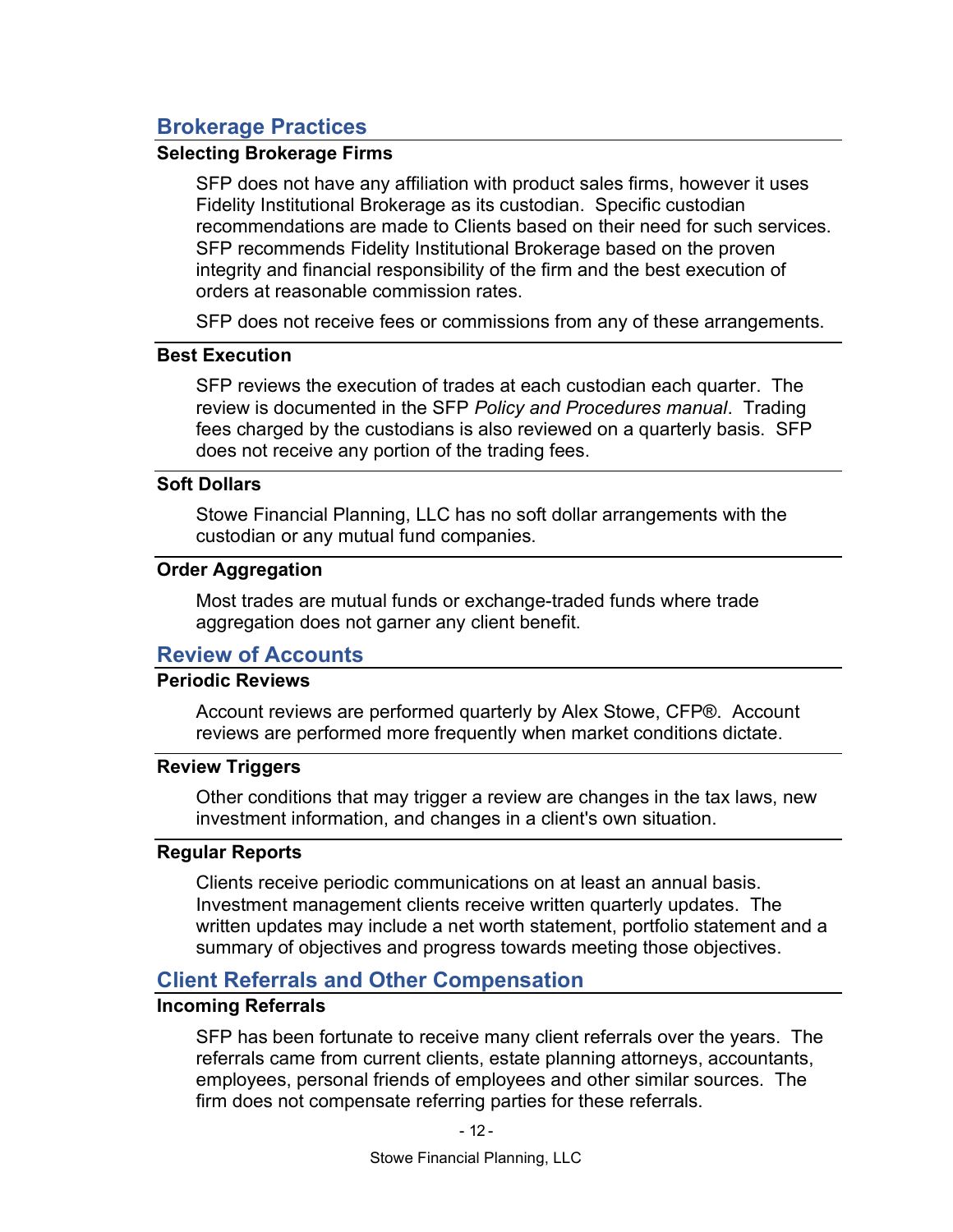#### Referrals Out

SFP does not accept referral fees or any form of remuneration from other professionals when a prospect or client is referred to them.

#### Other Compensation

Not applicable.

## **Custody**

# Account Statements

All assets are held at qualified custodians, which means the custodians provide account statements directly to clients at their address of record at least quarterly.

#### Performance Reports

Clients are urged to compare the account statements received directly from their custodians to the performance report statements provided by SFP.

# Net Worth Statements

Clients are frequently provided net worth statements and net worth graphs that are generated from our financial planning software. Net worth statements contain approximations of bank account balances provided by the client, as well as the value of land and hard-to-price real estate. The net worth statements are used for long-term financial planning where the exact values of assets are not material to the financial planning tasks.

# IA Rule 206(4) and 206(4)-2 Regarding Custody

A letter from the SEC dated February 21, 2017 enlarged on the definition of custody to even include the ability of an advisor to move assets between a client's accounts, even with a written instruction from the client in hand. To avoid the burden of audit required of the normal construct of 'custody', the SEC for now allows for an exception to 'custody' under the following circumstances:

- 1. The client provides an instruction to the qualified custodian, in writing, that includes the client's signature, the third party's name, and either the third party's address or the third party's account number at a custodian to which the transfer should be directed.
- 2. The client authorizes the investment adviser, in writing, either on the qualified custodian's form or separately, to direct transfers to the third party either on a specified schedule or from time to time.
- 3. The client's qualified custodian performs appropriate verification of the instruction, such as a signature review or other method to verify the client's authorization, and provides a transfer of funds notice to the client promptly after each transfer.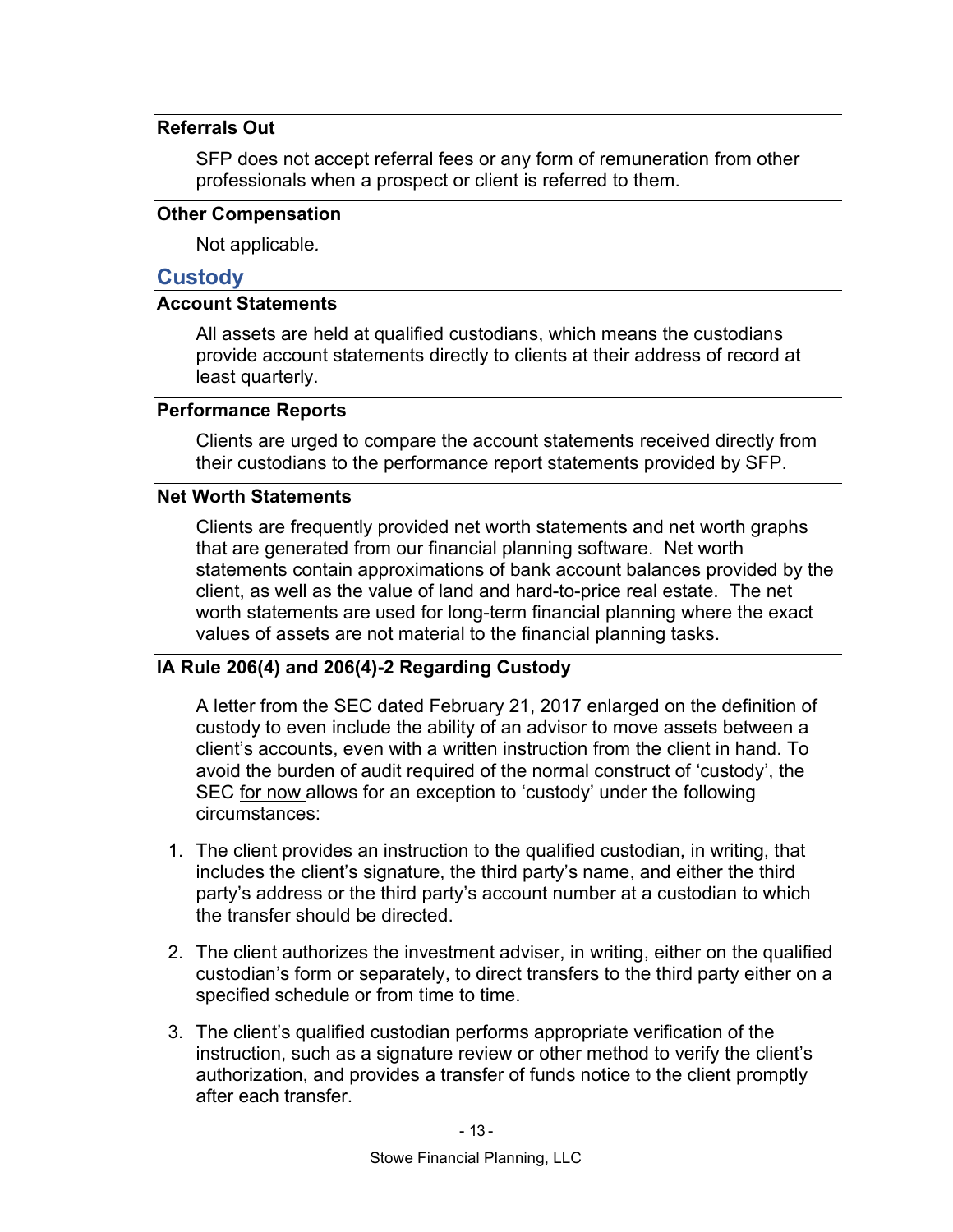- 4. The client has the ability to terminate or change the instruction to the client's qualified custodian.
- 5. The investment adviser has no authority or ability to designate or change the identity of the third party, the address, or any other information about the third party contained in the client's instruction.
- 6. The investment adviser maintains records showing that the third party is not a related party of the investment adviser or located at the same address as the investment adviser.
- 7. The client's qualified custodian sends the client, in writing, an initial notice confirming the instruction and an annual notice reconfirming the instruction.

Items 1 to 5 and 7 are obligations of the custodian. Item 6 is the obligation of the adviser. To maintain the exception to the normal definition of custody, SFP will maintain records of related parties and accounts on file at their office.

# Investment Discretion

# Discretionary Authority for Trading

SFP has the a limited power of attorney from Fidelity Investments, signed by the client, to determine, without obtaining specific client consent, the securities to be bought or sold, and the amount of the securities to be bought or sold. However, SFP does not act on this discretionary power without concurrence of the client on each trade. There is an effective nondiscretionary policy in place which is clearly communicated to the client. SFP will not conduct a trade without the clients verbal or written approval.

The client approves the custodian to be used and the commission rates paid to the custodian. SFP does not receive any portion of the transaction fees or commissions paid by the client to the custodian on certain trades.

#### Limited Power of Attorney

A limited power of attorney is a trading authorization for this purpose. You sign a limited power of attorney so that we may execute the trades that you have approved.

The client approves the level of money movement authorization for SFP and the types of transactions.

# Voting Client Securities

#### Proxy Votes

SFP does not vote proxies on securities. Clients are expected to vote their own proxies.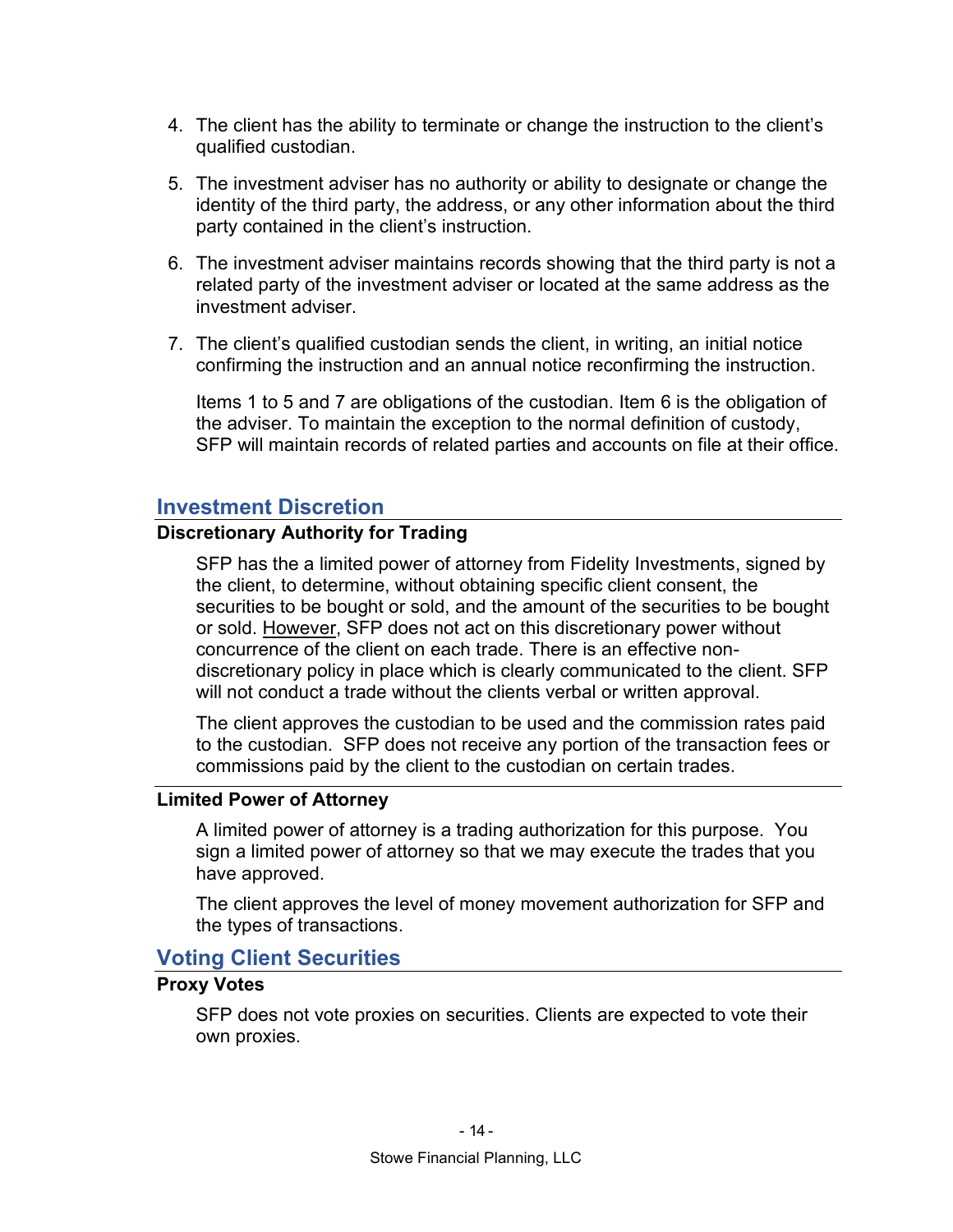# Financial Information

# Financial Condition

SFP does not have any financial impairment that will preclude the firm from meeting contractual commitments to clients.

A balance sheet is not required to be provided because SFP does not serve as a custodian for client funds or securities, and does not require prepayment of fees of more than \$600 per client, and six months or more in advance.

# Business Continuity Plan

## General

SFP has a Business Continuity Plan in place that provides detailed steps to mitigate and recover from the loss of office space, communications, services or key people.

#### **Disasters**

The Business Continuity Plan covers natural disasters such as snow storms, hurricanes, tornados, and flooding. The Plan covers man-made disasters such as loss of electrical power, loss of water pressure, fire, bomb threat, nuclear emergency, chemical event, biological event, T-1 communications line outage, Internet outage, railway accident and aircraft accident. Electronic files are backed up daily and archived offsite.

#### Alternate Offices

Alternate offices are identified to support ongoing operations in the event the main office is unavailable. It is our intention to contact all clients within five days of a disaster that dictates moving our office to an alternate location.

#### Loss of Key Personnel

In the event of loss of key personnel, namely Alex Stowe or Josephine Stowe, will contact an advisor who will assume the client relationships of this business.

# Information Security Program

#### Information Security

SFP maintains an information security program to reduce the risk that your personal and confidential information may be breached.

#### Privacy Policy Notice

SFP is committed to maintaining the confidentiality, integrity and security of the personal information that is entrusted to us.

The categories of nonpublic information that we collect from you may include the following information:

- Your name and address
- Social Security number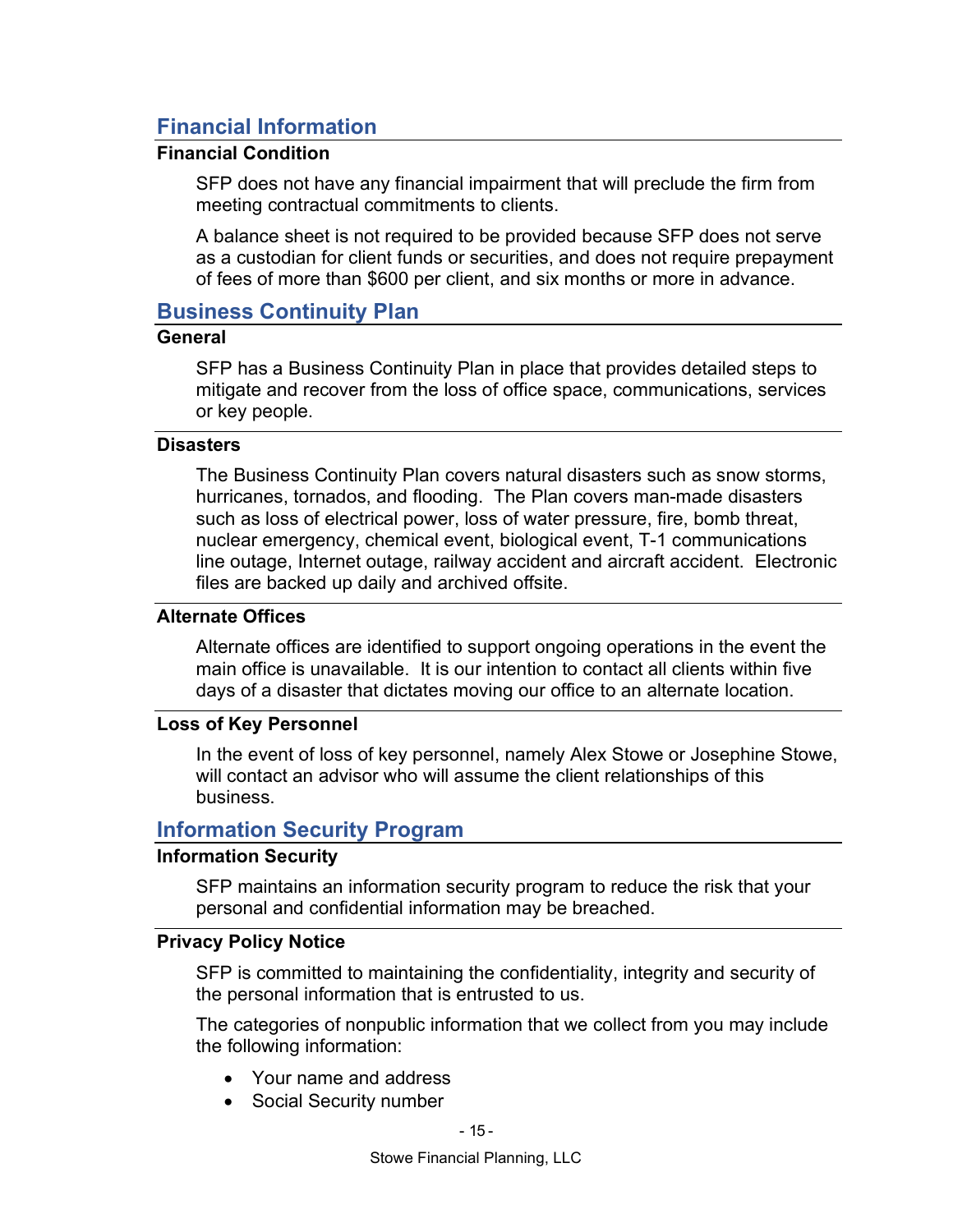- Employment information
- $\bullet$  Income
- Asset and debt balances
- Account numbers, balances and transactions
- Bank reference
- Investment objectives and experience
- Financial circumstances

 We collect your personal information, for example, from the following sources:

- Information we receive from you on applications and other forms
- Information about your transactions with us or others
- When you tell us about your investment portfolio
- Court records
- Estate documents
- Consumer reporting agencies and credit bureaus

Our affiliates that we disclose your personal information include:

- Orion Advisory Services
- Redtail Technology
- Money Guide Pro
- Fidelity Institutional

The personal information that we may disclose to our affiliates include:

- Your name and address
- Social Security number
- Employment information
- Income
- Asset and debt balances
- Account numbers, balances and transactions
- Bank reference
- Investment objectives and experience
- Financial circumstances

Non-affiliated third parties that we may disclose your personal information to include:

- Insurance companies
- Mortgage brokers
- Banking institution

The personal information that we may disclose to non-affiliated third parties include: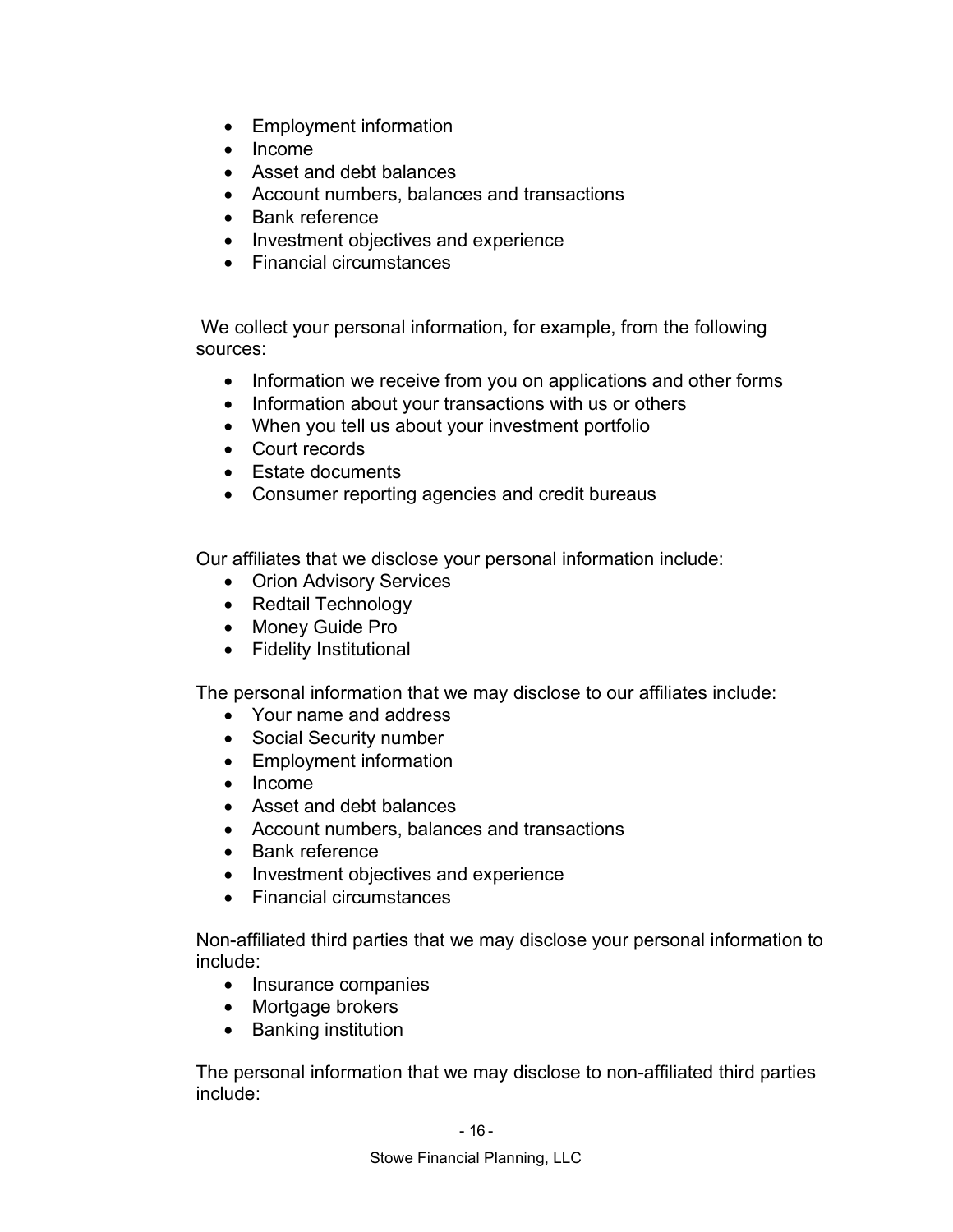- Your name and address
- Social Security number
- Employment information
- Income
- Asset and debt balances
- Account numbers, balances and transactions
- Bank reference
- Investment objectives and experience
- Financial circumstances

With your permission, we disclose limited information to attorneys, accountants, and mortgage lenders with whom you have established a relationship. You may opt out from our sharing information with these nonaffiliated third parties by notifying us at any time by telephone, mail, fax, email, or in person. With your permission, we share a limited amount of information about you with your brokerage firm in order to execute securities transactions on your behalf.

We maintain a secure office to ensure that your information is not placed at unreasonable risk. All personally identifiable information is locked in a fireproof cabinet after office working hours. We employ a firewall barrier, secure data encryption techniques and authentication procedures in our computer environment.

We do not provide your personal information to mailing list vendors or solicitors. We require strict confidentiality in our agreements with unaffiliated third parties that require access to your personal information, including financial service companies, consultants, and auditors. We may disclose your personal information to third parties as permitted by law, including the custodian(s) or other companies used to provide services to you. Federal and state securities regulators may review our Company records and your personal records as permitted by law.

Personally identifiable information about you will be maintained while you are a client, and for the required period thereafter that records are required to be maintained by federal and state securities laws. When you are no longer a SFP client, we will continue to hold your information and share it as described in this notice.

We will notify you in advance if our privacy policy is expected to change. We are required by law to deliver this Privacy Notice to you annually, in writing.

This policy applies to former SFP clients as well as current SFP clients.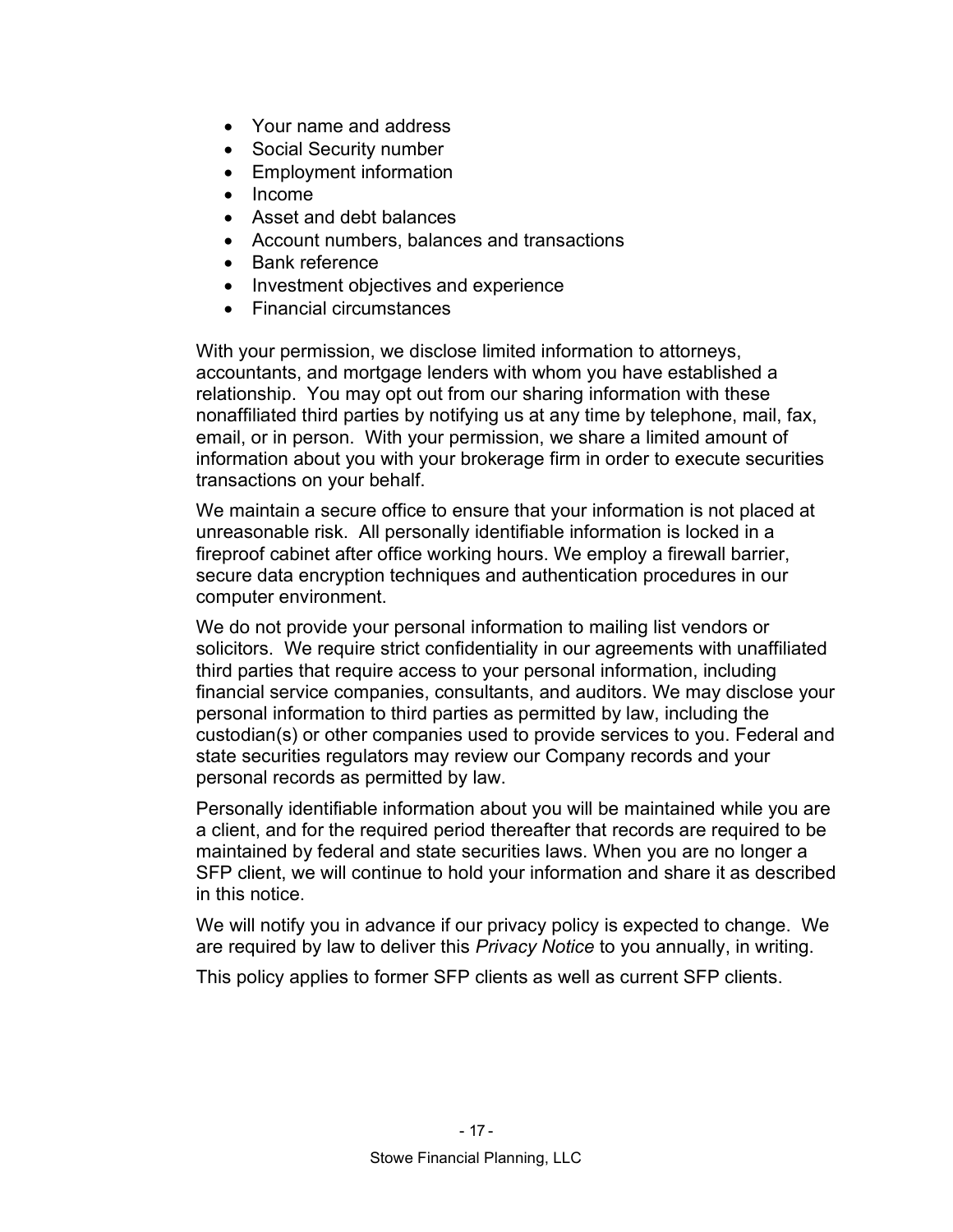# Brochure Supplement (Part 2B of Form ADV)

# Education and Business Standards

SFP requires that advisors in its employ have a bachelor's degree and further coursework demonstrating knowledge of financial planning and tax planning. Examples of acceptable coursework include: an MBA, a CFP®, a CFA, a ChFC, JD, CTFA, EA or CPA. Additionally, advisors must have work experience that demonstrates their aptitude for financial planning and investment management.

# Professional Certifications

Employees have earned certifications and credentials that are required to be explained in further detail.

Certified Financial Planner (CFP): Certified Financial Planners are licensed by the CFP Board to use the CFP mark. CFP certification requirements:

- Bachelor's degree from an accredited college or university.
- Completion of the financial planning education requirements set by the CFP Board (www.cfp.net).
- Successful completion of the CFP® Certification Exam.
- Three-year qualifying full-time work experience (6,000 hours) or two years with a 4,000 hour apprenticeship.
- Successfully pass the Candidate Fitness Standards and background check.
- Agree to adhere to the high standards of ethics and practice outlined in the CFP Board's Standards of Professional Conduct.

Chartered Financial Analyst (CFA): Chartered Financial Analysts are licensed by the CFA Institute to use the CFA mark. CFA certification requirements:

- Hold a bachelor's degree from an accredited institution or have equivalent education or work experience.
- Successful completion of all three exam levels of the CFA Program.
- Have 48 months of acceptable professional work experience in the investment decision-making process.
- Fulfill society requirements, which vary by society. Unless you are upgrading from affiliate membership, all societies require two sponsor statements as part of each application; these are submitted online by your sponsors.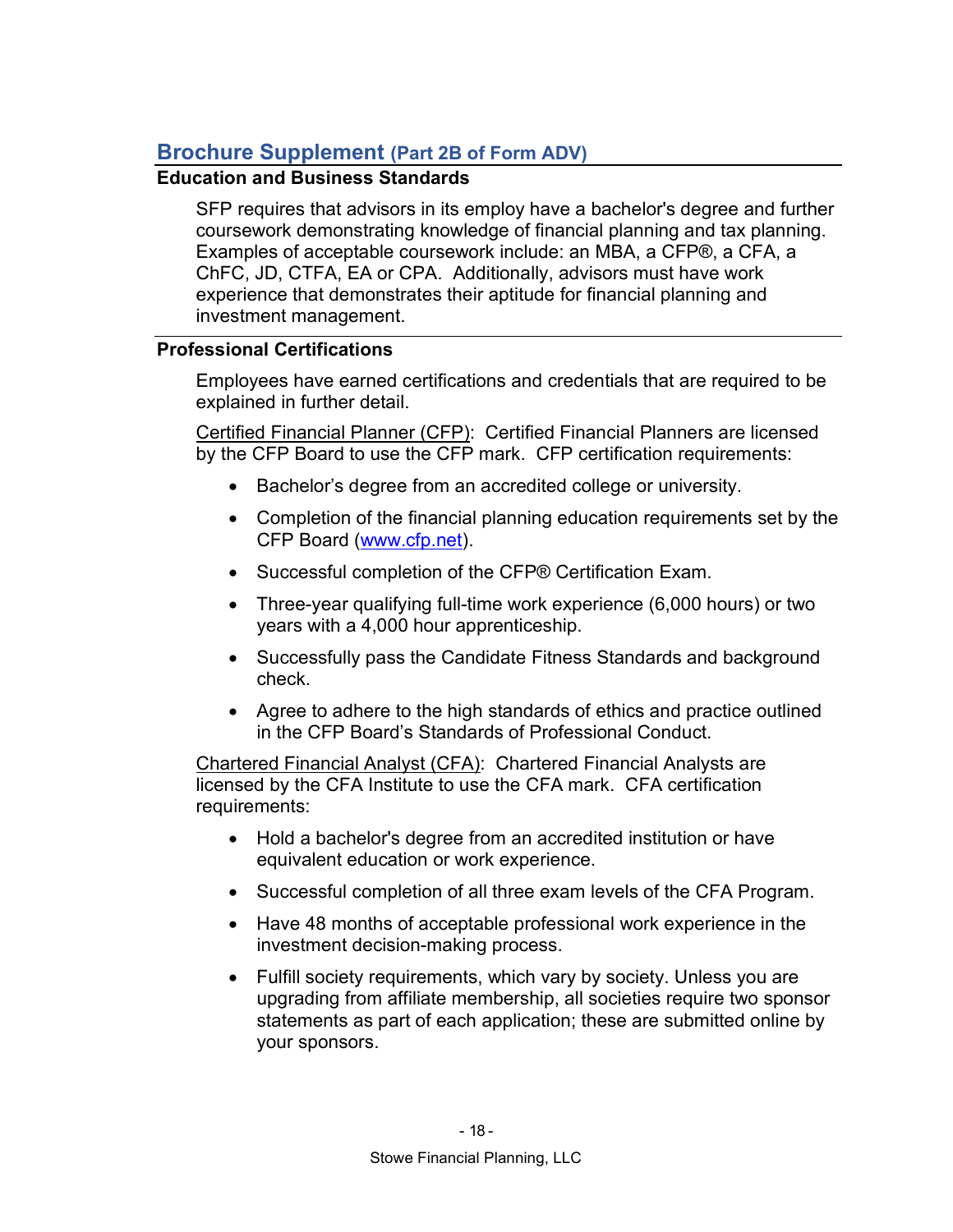Agree to adhere to and sign the Member's Agreement, a Professional Conduct Statement, and any additional documentation requested by CFA Institute.

**Enrolled Agent (EA):** Enrolled Agents are enrolled by the Internal Revenue Service and authorized to use the EA designation. EA enrollment requirements:

- Successful completion of the three-part IRS Special Enrollment Examination (SEE), or completion of five years of employment by the IRS in a position which regularly interpreted and applied the tax code and its regulations.
- Successfully pass the background check conducted by the IRS.

#### Employee Name, Certifications

ALEX ROBERT (Bob) STOWE, JR, MBA, CFP®

PRESIDENT

Date of Birth: May 1, 1956

Education:

• Southern Methodist University, Edwin L. Cox School of Business, Dallas Texas

| MBA                                          | 1988 |
|----------------------------------------------|------|
| • United States Naval Academy, Annapolis, MD |      |
| Bachelor of Science                          | 1978 |

#### Employment:

- Self Employed **Owner** 1999 Present
- Electronic Data Systems Finance Officer 1989-1999

Additional Compensation: None

#### PHONE: 972-733-9959

EMAIL: bob@stowefinancialplanning.com

# Employee Name, Certifications

RODDY WAYNE WARREN, CFP® FINANCIAL PLANNER Date of Birth: September 18, 1988 Education: